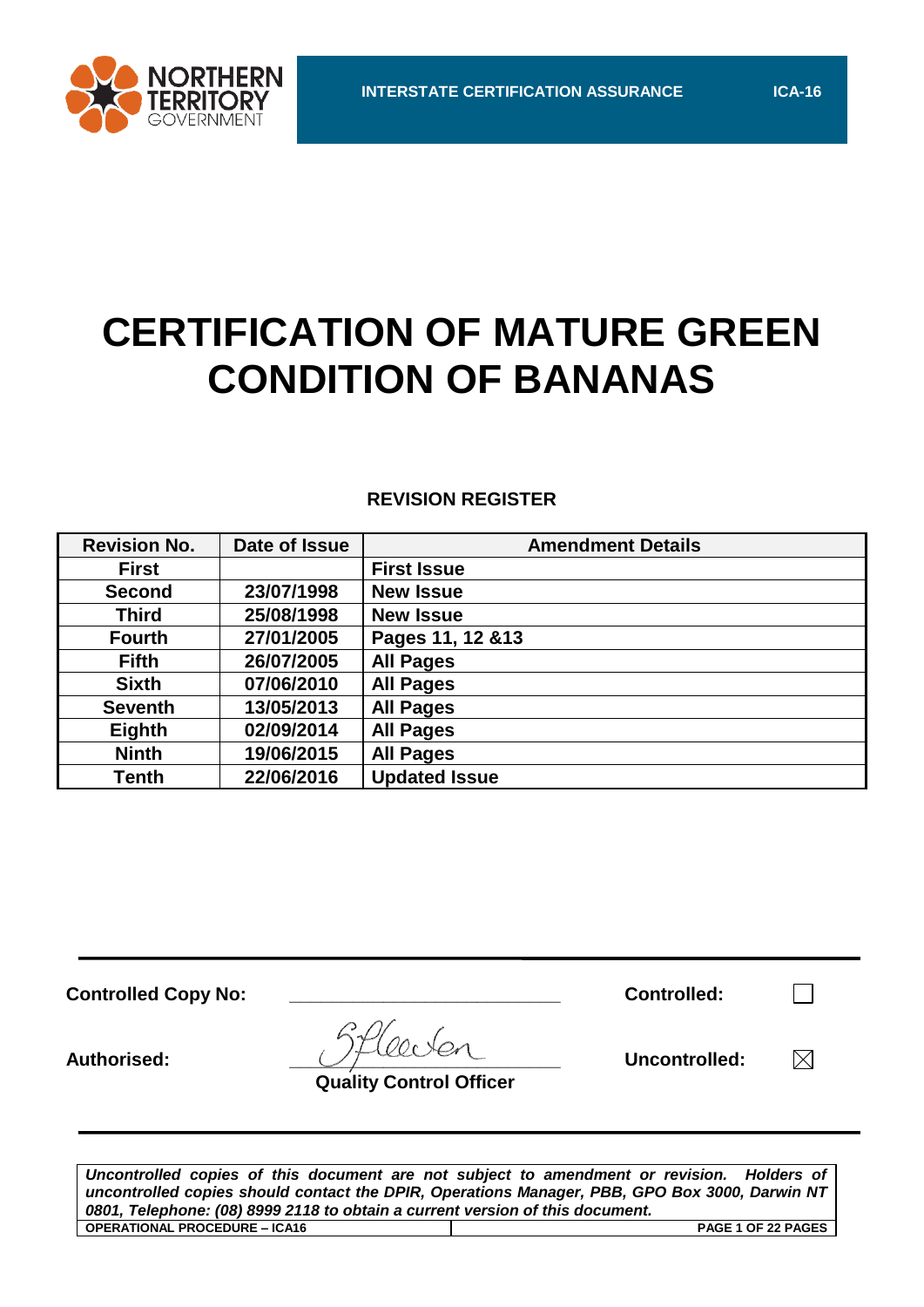# **TABLE OF CONTENTS**

| 1.  |                    |                                                                             |  |
|-----|--------------------|-----------------------------------------------------------------------------|--|
| 2.  |                    |                                                                             |  |
| 3.  |                    |                                                                             |  |
| 4.  |                    |                                                                             |  |
| 5.  |                    |                                                                             |  |
| 6.  |                    |                                                                             |  |
| 7.  |                    |                                                                             |  |
| 7.1 |                    |                                                                             |  |
|     | 7.1.1              |                                                                             |  |
|     | 7.1.2              |                                                                             |  |
|     | 7.1.3              |                                                                             |  |
|     | 7.1.4              |                                                                             |  |
|     | 7.1.4.1            |                                                                             |  |
|     | 7.1.4.2            |                                                                             |  |
|     | 7.1.4.3            |                                                                             |  |
|     | 7.1.4.4<br>7.1.4.5 |                                                                             |  |
| 7.2 |                    |                                                                             |  |
|     | 7.2.1              |                                                                             |  |
| 7.3 |                    |                                                                             |  |
|     | 7.3.1              |                                                                             |  |
| 7.4 |                    |                                                                             |  |
|     | 7.4.1              |                                                                             |  |
|     |                    |                                                                             |  |
|     | 7.4.3              |                                                                             |  |
|     | 7.4.4              |                                                                             |  |
|     | 7.4.5              |                                                                             |  |
|     | 7.4.6<br>7.4.7     | Handling, Storage and Transport Under Secure Conditions (Tasmania Only)  13 |  |
| 7.5 |                    |                                                                             |  |
|     | 7.5.1              |                                                                             |  |
|     | 7.5.2              |                                                                             |  |
|     | 7.5.3              |                                                                             |  |
| 7.6 |                    |                                                                             |  |
| 7.7 |                    |                                                                             |  |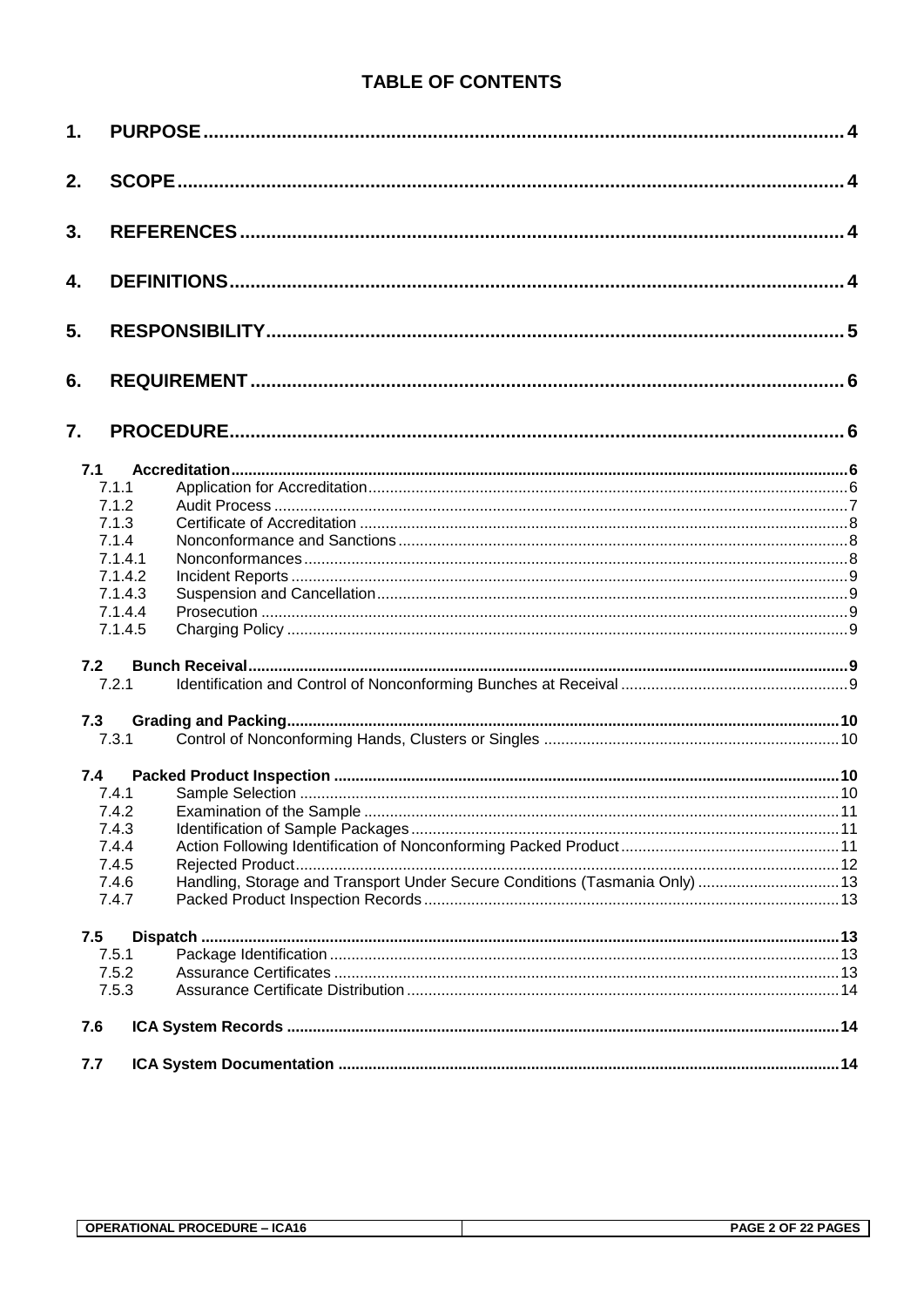| ATTACHMENT 1 - Application for Accreditation of a Business for an Interstate Certification |  |
|--------------------------------------------------------------------------------------------|--|
| Assurance (ICA) and/or Certification Assurance (CA) Arrangement (Blank)  16                |  |
|                                                                                            |  |
|                                                                                            |  |
| ATTACHMENT 4 - Packed Product Inspection Record (Example) for In-line Inspection 19        |  |
| ATTACHMENT 5 - Packed Product Inspection Record (Example) for End-point Inspection20       |  |
|                                                                                            |  |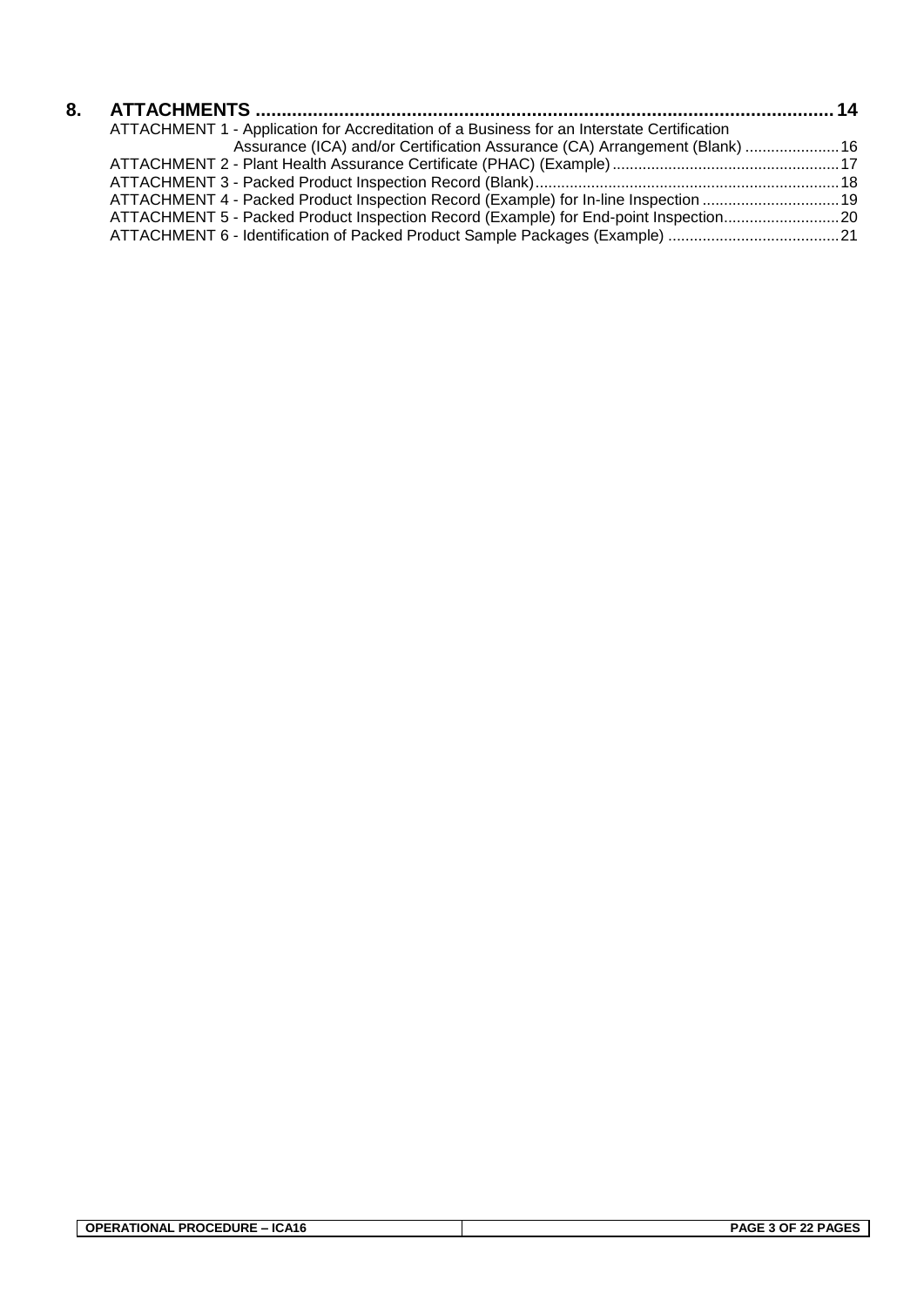

# **1. PURPOSE**

The purpose of this procedure is to describe -

- (a) the principles of operation and standards required; and
- (b) the responsibilities and practices of personnel;

that apply to the certification of mature green condition of bananas for fruit fly under an Interstate Certification Assurance (ICA) arrangement.

# **2. SCOPE**

This procedure covers all certification of mature green condition of bananas from businesses operating under an Interstate Certification Assurance arrangement in the Northern Territory.

# **This Operational Procedure covers Northern Territory and Queensland fruit fly only.**

Mature green condition certification under this Operational Procedure is approved for all commercial varieties and types of banana.

| 3.               | <b>REFERENCES</b>                              |                                                                                                                                                                                                                                                                                       |
|------------------|------------------------------------------------|---------------------------------------------------------------------------------------------------------------------------------------------------------------------------------------------------------------------------------------------------------------------------------------|
| <b>WI-02</b>     |                                                | Guidelines for Completion of Plant Health Assurance Certificates.                                                                                                                                                                                                                     |
| 4.               | <b>DEFINITIONS</b>                             |                                                                                                                                                                                                                                                                                       |
| <b>Accredit</b>  |                                                | means to authorise nominated staff within a business to issue<br><b>Assurance Certificates.</b>                                                                                                                                                                                       |
| <b>Act</b>       |                                                | means the Plant Health Act.                                                                                                                                                                                                                                                           |
|                  | <b>Application for</b><br><b>Accreditation</b> | means an Application for Accreditation of a business for an<br>(ICA)<br>Certification<br>Assurance<br>and/or Certification<br>Interstate<br>Assurance (CA) arrangement (Attachment 1).                                                                                                |
|                  | <b>Assurance Certificate</b>                   | means a Plant Health Assurance Certificate (Attachment 2).                                                                                                                                                                                                                            |
|                  | <b>Authorised Signatory</b>                    | means a person whose name and specimen signature is included as<br>an Authorised Signatory on the business's approved Application for<br>Accreditation form.                                                                                                                          |
| <b>Banana</b>    |                                                | means fruit of Musa spp.                                                                                                                                                                                                                                                              |
| <b>Business</b>  |                                                | means the legal entity responsible for the operation of the facility and<br>ICA Arrangement detailed in the business's Application for<br>Accreditation form.                                                                                                                         |
| <b>Assurance</b> | <b>Certification</b>                           | means a voluntary arrangement between the Department of Primary<br>Industry and Resources and a business that demonstrates effective<br>in-house quality management and provides assurance through<br>documented procedures and records that produce meets specified<br>requirements. |
|                  | <b>Certified/Certification</b>                 | means covered by a valid Plant Health Assurance Certificate<br>(Attachment 2).                                                                                                                                                                                                        |
| <b>Facility</b>  |                                                | means the location of the grading and packing operations covered<br>by the Interstate Certification Assurance arrangement.                                                                                                                                                            |
| <b>Fruit Fly</b> |                                                | means Northern Territory fruit fly (Bactrocera aquilonis).                                                                                                                                                                                                                            |
|                  | ODEDATIONAL DROCEDURE ICA46                    | <b>DACE A OF 22 DACES</b>                                                                                                                                                                                                                                                             |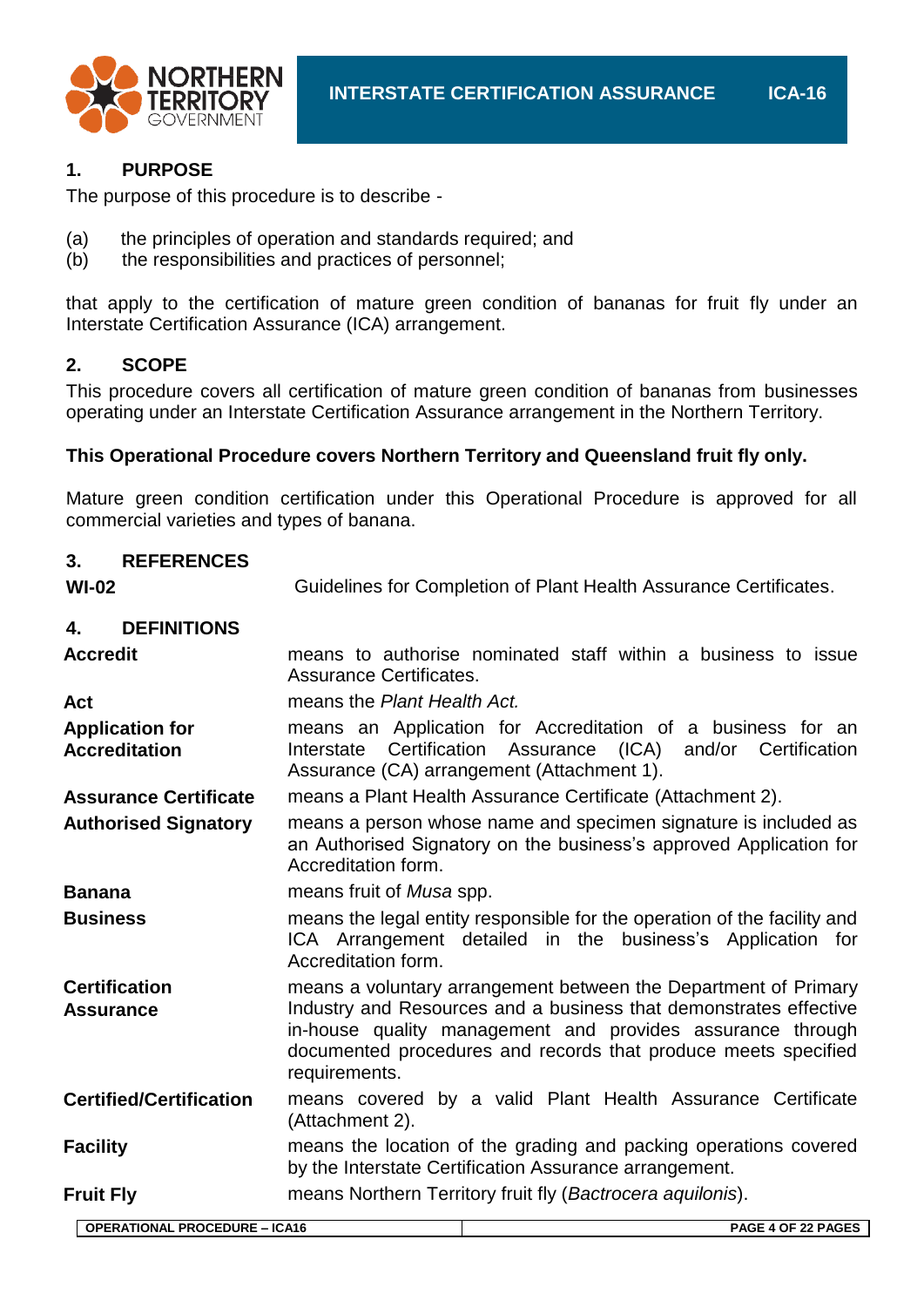

| <b>Hard Green</b>                                   | means the flesh is hard and not flexible, the skin is green and shows<br>no yellow colouration except for areas towards the flower end of a<br>fruit in which the sun has bleached the skin to a yellow to white<br>colour but the flesh beneath is still hard. |  |  |  |
|-----------------------------------------------------|-----------------------------------------------------------------------------------------------------------------------------------------------------------------------------------------------------------------------------------------------------------------|--|--|--|
| <b>ICA</b>                                          | means Interstate Certification Assurance.                                                                                                                                                                                                                       |  |  |  |
| <b>Inspector</b>                                    | means an inspector appointed under the Plant Health Act.                                                                                                                                                                                                        |  |  |  |
| <b>Interstate Certification</b><br><b>Assurance</b> | means a system of Certification Assurance developed to meet the<br>requirements of State and Territory governments for the certification<br>of produce for interstate and intrastate quarantine purposes.                                                       |  |  |  |
| <b>Mature Green</b>                                 | means                                                                                                                                                                                                                                                           |  |  |  |
| <b>Condition</b>                                    | hard green;<br>(a)                                                                                                                                                                                                                                              |  |  |  |
|                                                     | with unbroken skin.<br>(b)                                                                                                                                                                                                                                      |  |  |  |
| Non-conformance                                     | means a non-fulfilment of a specified requirement.                                                                                                                                                                                                              |  |  |  |
| <b>PBB</b>                                          | means Plant Biosecurity Branch.                                                                                                                                                                                                                                 |  |  |  |
| <b>Queensland Fruit Fly</b>                         | means all stages of the species Bactrocera tryoni or related species<br>B. aquilonis.                                                                                                                                                                           |  |  |  |
| <b>Sun Bleaching</b>                                | means areas towards the flower end of a fruit in which the sun has<br>bleached the skin to a yellow to white colour but the flesh beneath is<br>still hard.                                                                                                     |  |  |  |
| <b>Unbroken Skin</b>                                | means the skin has no pre-harvest cracks, splits, punctures or other<br>breaks that penetrate through to the flesh.                                                                                                                                             |  |  |  |

# **5. RESPONSIBILITY**

These position titles have been used to reflect the responsibilities of staff under the ICA arrangement. These positions may not be present in all businesses, or different titles may be used for staff who carry out these responsibilities. In some businesses one person may carry out the responsibilities of more than one position.

The **Certification Controller** is responsible for –

- representing the business during audits and in other matters relevant to ICA accreditation;
- ensuring the business has current accreditation for an ICA arrangement covering mature green condition of bananas;
- training staff in their duties and responsibilities under this Operational Procedure;
- ensuring the business and its staff comply with their responsibilities and duties under this Operational Procedure;
- ensuring all preparation of bananas for certification of mature green condition under the business's ICA arrangement is carried out in accordance with this Operational Procedure;
- overseeing and supervising the grading and packing process (refer 7.3);
- investigating and rectifying any problems following detection of a nonconformance (refer 7.3 and 7.4.4).

#### The **Bunch Receival Officer** is responsible for -

 ensuring all bunches accepted for certification of mature green condition are free from a banana or bananas which are not hard green (refer 7.2);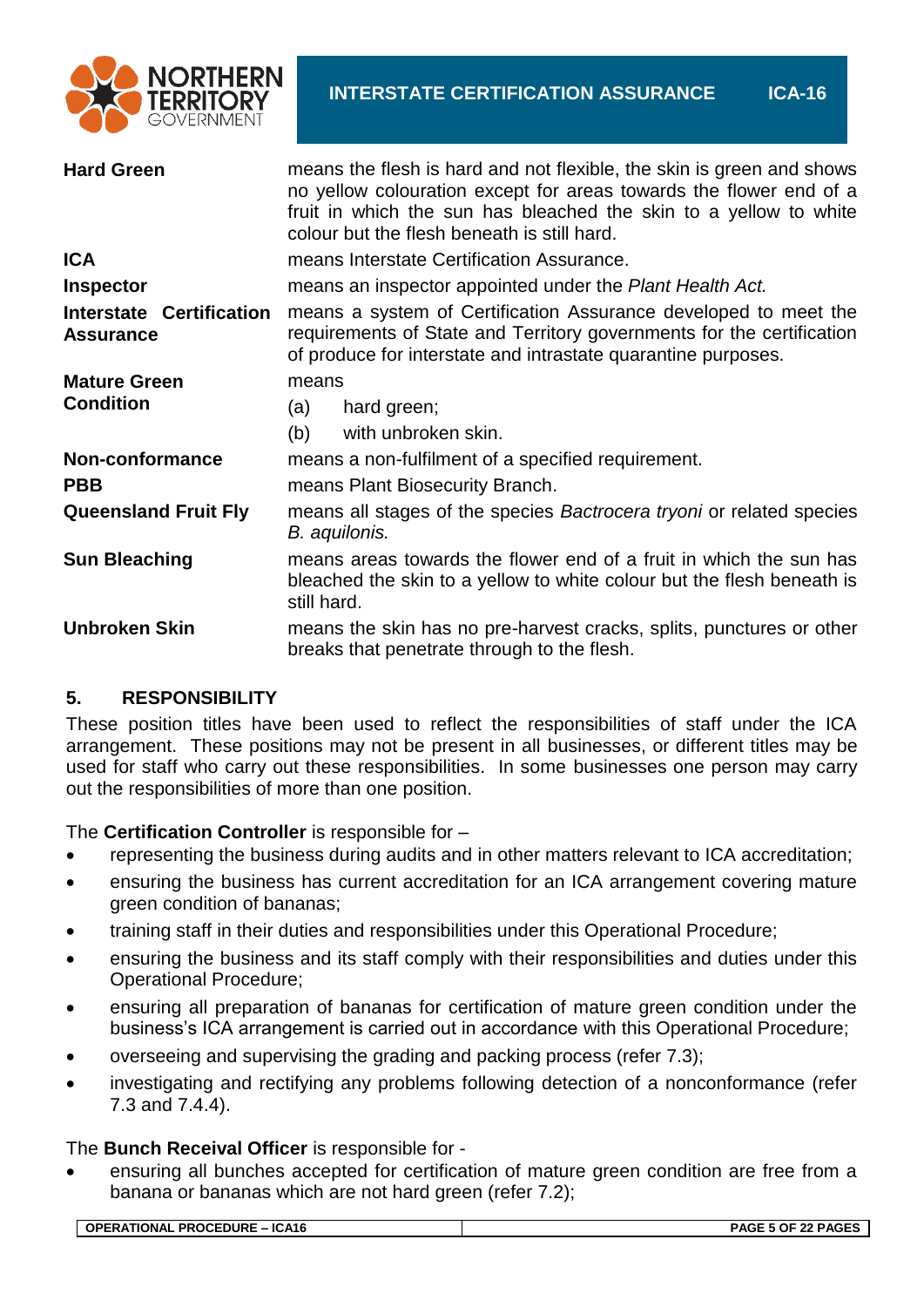

 ensuring non-conforming bunches are identified to prevent mixing with conforming bunches (refer 7.2.1).

# **Graders/Packers** are responsible for-

- ensuring all bananas packed for mature green condition are hard green with unbroken skin (refer 7.3);
- ensuring nonconforming bananas are identified and controlled to prevent mixing with conforming bananas (refer 7.3.1).

The **Packed Product Controller** is responsible for -

- in-line or end-point sampling and inspection of at least one package per pallet of packed product for conformance with Section 6. (refer 7.4);
- taking corrective action following identification of non-conforming bananas in any sample package (refer 7.4.4);
- maintaining records of packed product inspection (refer 7.4.6).

# The **Authorised Dispatcher** is responsible for -

- ensuring all packages containing fruit covered by an Assurance Certificate issued by the business are identified (refer 7.5.1);
- maintaining copies of all Assurance Certificates issued by the business under the ICA arrangement (refer 7.6).

# The **Authorised Signatory** is responsible for -

 ensuring that, prior to signing and issuing an Assurance Certificate, produce covered by the certificate has been prepared in accordance with the business's ICA arrangement and that the details on the certificate are true and correct in every particular (refer 7.5.2).

# **6. REQUIREMENT**

Bananas certified for mature green condition **must** be -

- (a) hard green;
- (b) with unbroken skin.

*The Department of Primary Industry and Resources and interstate quarantine authorities maintain the right to inspect at any time certified produce and to refuse to accept a certificate where produce is found not to conform to specified requirements.*

# **7. PROCEDURE**

# **7.1 Accreditation**

# **7.1.1 Application for Accreditation**

A business seeking accreditation for an ICA arrangement under this Operational Procedure **shall** submit an Application for Accreditation (refer Attachment 1) at least 10 working days prior to the intended date of commencement of certification of produce.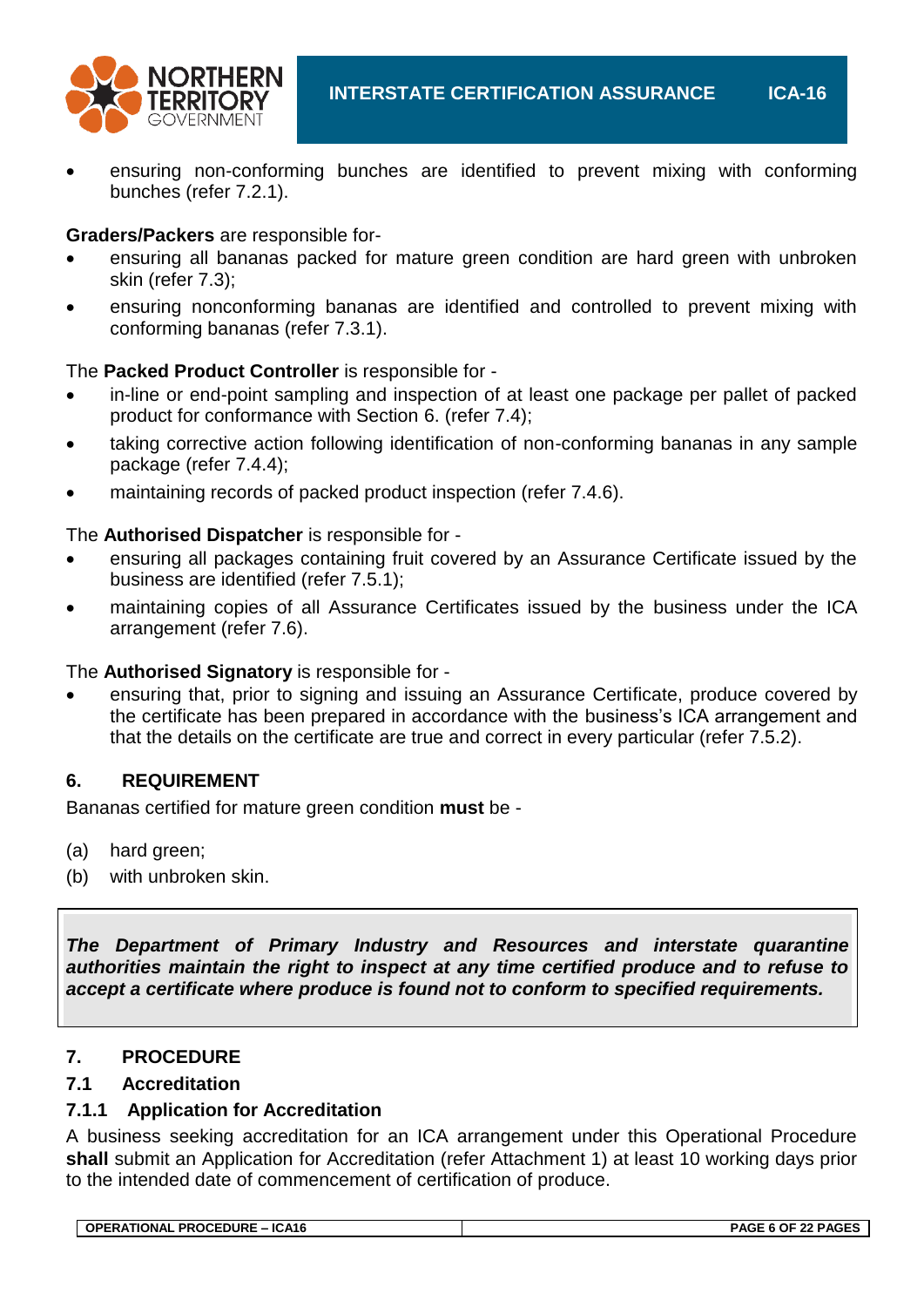

Applicants **must** provide the details of all produce, plants and plant products they intend to pack and certify under this ICA/CA arrangement in Section 4 of the Application for Accreditation. Ensure application form is completed correctly and all required attachments are provided. A copy of the application form **must** be maintained for audit purposes.

Each accredited business is provided with a unique Interstate Produce (IP) number to identify the business and its produce for all interstate plant quarantine purposes as ministered by the Certificate of Accreditation.

#### **7.1.2 Audit Process**

#### **Desk Audit**

When the application is received a desk audit is conducted to ensure the application is completed correctly with the required attachments. If found to be incomplete the application form will be returned to the business for completion. Once the desk audit has been passed, an initial/compliance audit will be conducted.

#### **Initial Audit**

Prior to accrediting a business, an Inspector carries out an initial audit of the business to verify the ICA/CA system is implemented and capable of operating in accordance with the requirements of the Operational Procedure, and the system is effective in ensuring compliance with the specified requirements of the ICA/CA arrangement.

On completion of a successful initial audit, applicants will be granted provisional accreditation for a period of 4 weeks and a 'Certificate of Accreditation' for Provisional Certification will be issued (refer 7.1.3).

#### **Initial Compliance Audit**

In the first year of accreditation an initial compliance audit will be conducted within 4 weeks of accreditation or issuing an assurance certificate pursuant to the Operational Procedure. On completion of successful initial compliance audit the business **shall** be granted full accreditation.

On completion of a successful compliance audit, annual accreditation is granted to cover the current season, up to a maximum of twelve months from the date of provisional accreditation, and a new 'Certificate of Accreditation' issued (refer 7.1.3).

#### **Compliance Audits**

Compliance audits are conducted to verify that the ICA/CA system continues to operate in accordance with the requirements of the Operational Procedure.

Ongoing compliance audits are conducted at least once every six months for a business that operates for more than six months of each year.

Random audits are conducted on a selected number of accredited businesses each year. Random audits may take the form of a full compliance audit, or audits of limited scope to sample treatment, mixtures, certified produce, ICA/CA system records or ICA/CA system processes.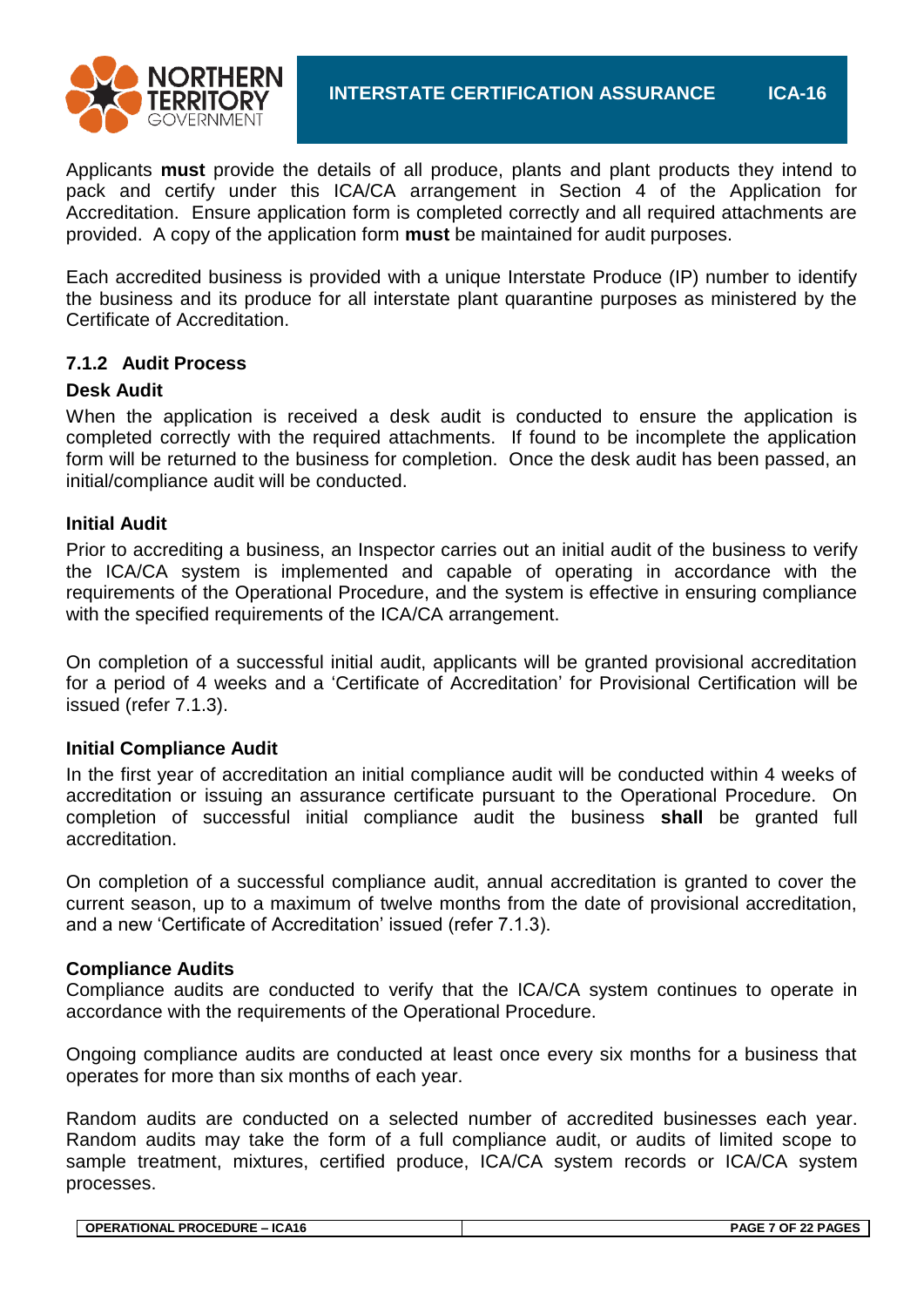

Unscheduled compliance audits may be conducted at any time as a random audit or to investigate reported or suspected nonconformances.

#### **Re-Accreditation**

Accredited businesses are required to re-apply for accreditation each year the business seeks to operate under the ICA/CA arrangement. Businesses seeking re-accreditation **must** lodge a renewal application prior to accreditation lapsing, or if accreditation has lapsed, prior to being accredited to certify produce under the ICA/CA arrangement.

A compliance audit is conducted within twelve weeks of the business applying for reaccreditation each year.

#### **7.1.3 Certificate of Accreditation**

An accredited business will receive a 'Certificate of Accreditation for an Interstate Certification Assurance' detailing the facility location, Operational Procedure, scope (type of produce and chemical covered), and period of accreditation.

The business **must** maintain a current 'Certificate of Accreditation for an Interstate Certification Assurance' and make this available on request by an Inspector.

**A business may not commence or continue certification of produce under the ICA/CA arrangement unless it is in possession of a valid and current 'Certificate of Accreditation for an Interstate Certification Assurance' for the facility, procedure, produce type and chemical covered by the Assurance Certificate.**

#### **7.1.4 Nonconformances and Sanctions**

#### **7.1.4.1 Nonconformances**

Audits are regularly undertaken to evaluate the effectiveness of implementation of the requirements. If, in the opinion of the auditor, there is evidence indicating that there has been a failure to meet one or more accreditation requirements, the auditor may raise a Nonconformance Report (NCR). Actions required to address the nonconformance **shall** be discussed and recorded on the NCR.

If integrity of the accreditation has been significantly compromised, the nonconformance may provide grounds for the suspension or cancellation of the accreditation, and prosecution.

# **7.1.4.2 Incident Reports**

Incident Reports may be raised by intra and/or interstate quarantine authorities to report the detection of a nonconformance in produce certified under this arrangement. An investigation into the incident **shall** be conducted and findings reported back to the originator.

If the integrity of the accreditation has been significantly compromised, the incident may provide grounds for the suspension or cancellation of the accreditation, and prosecution.

# **7.1.4.3 Suspension and Cancellation**

The PBB may suspend or cancel an accreditation when a business is found, to have:

| ∣ OPERATIONAL PROCEDURE – ICA16 |
|---------------------------------|
|---------------------------------|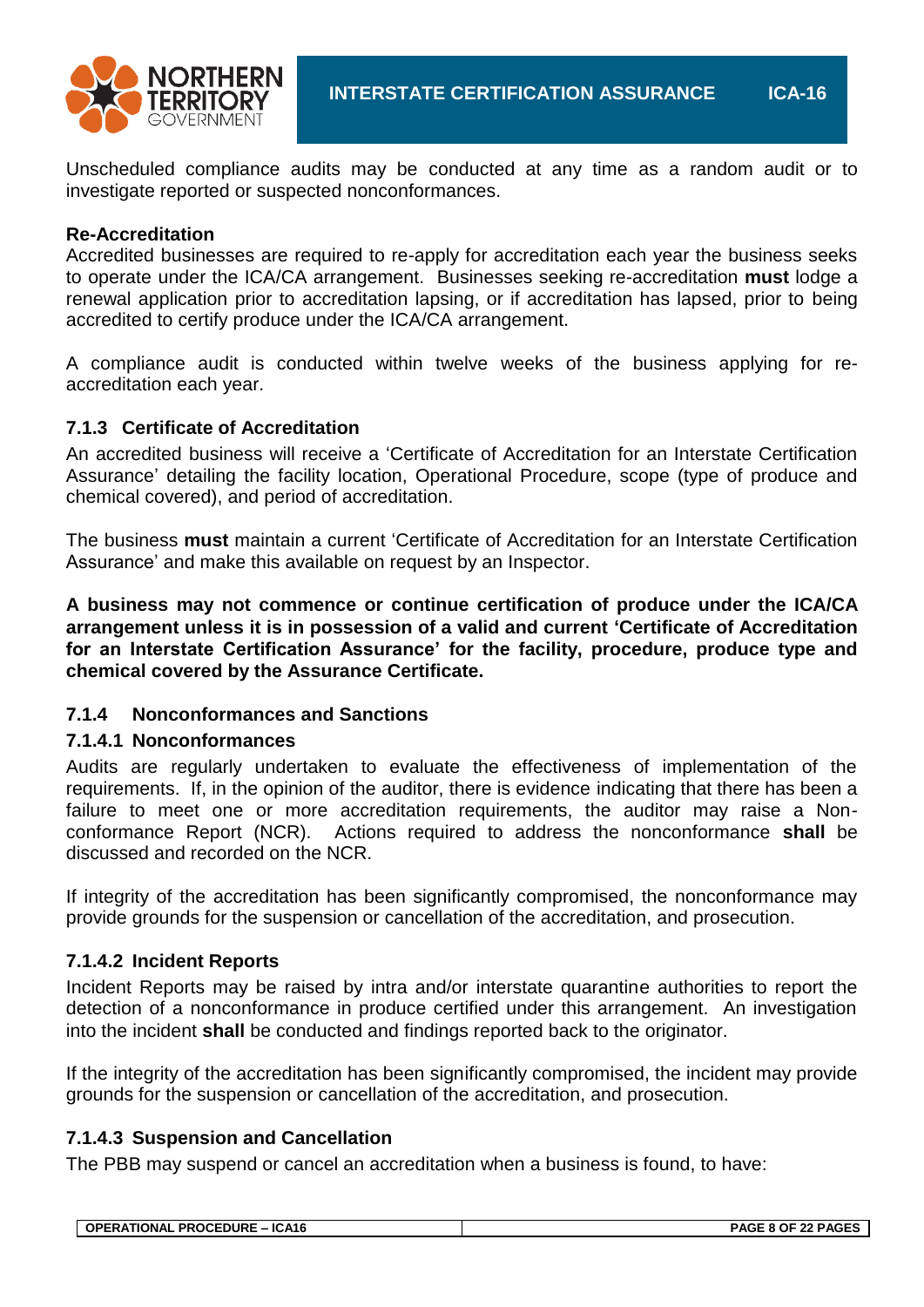

- obtained accreditation through the provision of false or misleading information;
- not paid fees owing to the PBB;
- contravened an accreditation requirement that compromises the integrity of the arrangement;
- not rectified a nonconformance.

Any action taken by the PBB to suspend or cancel an accreditation **shall** be provided in writing to the business. This **shall** provide guidance making an appeal to have the decision be reviewed.

# **7.1.4.4 Prosecution**

Businesses found to be operating contrary to the Act may be liable for prosecution.

# **7.1.4.5 Charging Policy**

Plant Biosecurity fees will apply to businesses that participate in ICA/CA arrangements. PBB can be contacted for a schedule of the Plant Biosecurity fees.

#### **7.2 Bunch Receival**

The Bunch Receival Officer **shall** check every bunch of bananas received for grading and packing for certification of mature green condition.

Any bunch containing a banana or bananas which are not hard green **shall** be rejected and excluded from grading and packing for certification under this Operational Procedure.

The Bunch Receival Officer **shall** identify and isolate nonconforming bunches to prevent mixing with conforming bunches (refer 7.2.1).

# **7.2.1 Identification and Control of Non-conforming Bunches at Receival**

All bunches received for grading and packing for mature green condition which are found to be nonconforming (ie passed the hard green stage) **shall** be identified to prevent mixing with conforming bunches.

Examples of acceptable methods of identifying nonconforming bunches include -

- (a) locating nonconforming bunches in a separate area to conforming bunches and maintaining separation until the bunches are graded and packed;
- (b) painting the stem of the bunch, or securely attaching a ring of coloured ribbon or tape to the stem of the bunch;
- (c) securely attaching a tag or label to the bunch which clearly identifies the bunch as nonconforming;
- (d) de-handing the bunch and maintaining hands, clusters and singles from nonconforming bunches separate and identifiable from hands, clusters and singles originating from conforming bunches.

Other methods may be used provided they clearly identify nonconforming hands/bunches from conforming hands/bunches at grading and packing (refer 7.3).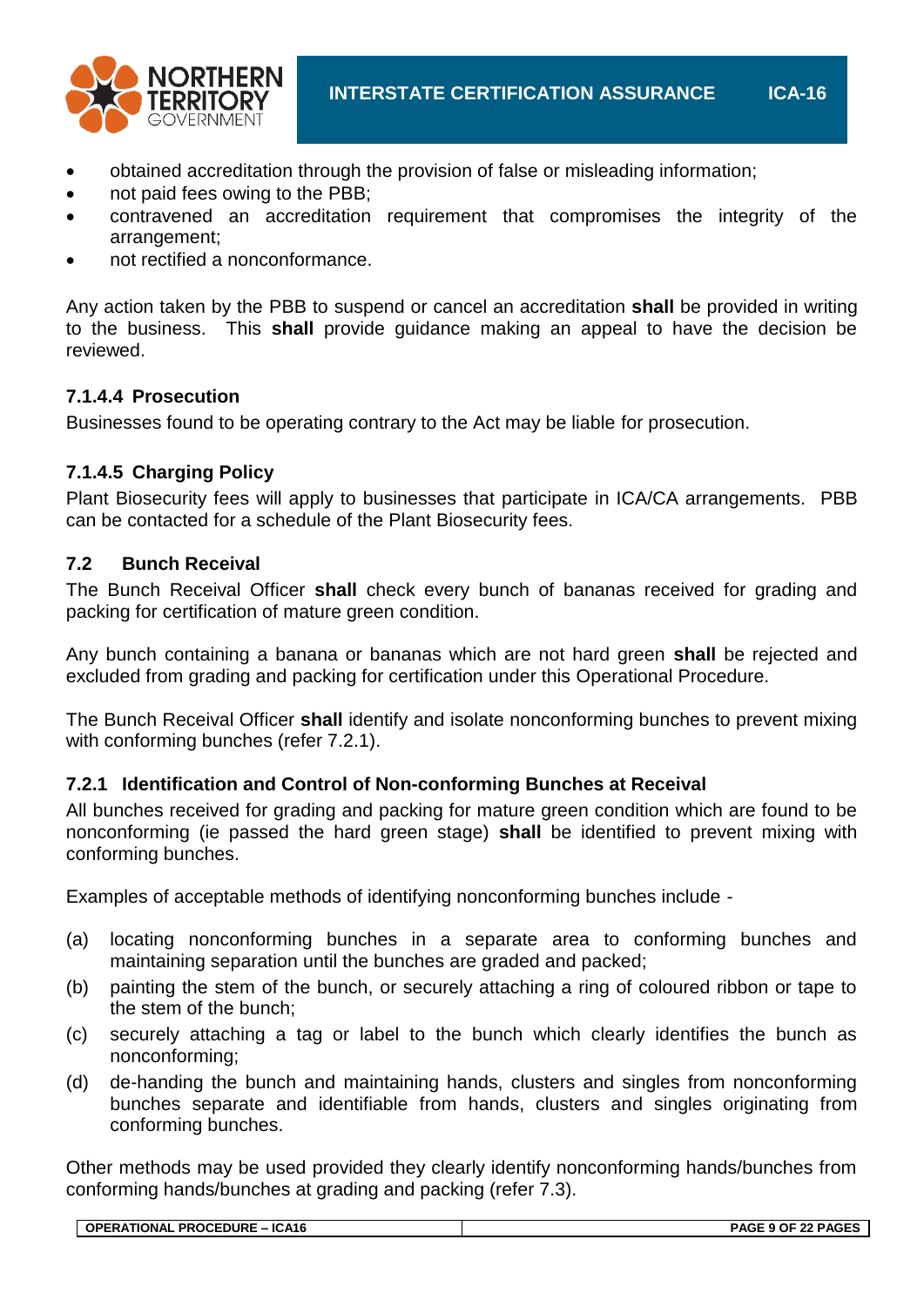

# **7.3 Grading and Packing**

All bananas from conforming bunches **shall** be inspected and sorted for bananas that are passed the hard green stage or have broken skins.

Grading staff **shall** reject for certification under this Operational Procedure the following -

- (a) any single banana, or any hand or cluster which contains a banana whose flesh is not hard or is flexible, or which is not green or shows any yellow colouration other than sun bleaching;
- (b) any banana with pre-harvest cracks, splits, punctures or other breaks of the skin which penetrate through to the flesh.

The Certification Controller **shall** oversee and supervise the grading and packing process to ensure only conforming bananas are packed for certification under this Operational Procedure.

Detection of bananas which have passed the hard green stage during grading and packing **shall** be investigated by the Certification Controller. The Certification Controller **shall** advise the Bunch Receival Officer of the nonconformance and conduct an investigation to identify the cause.

# **7.3.1 Control of Nonconforming Hands, Clusters or Singles**

The business **shall** implement procedures for the control and identification of nonconforming hands, clusters or singles.

Procedures **shall** ensure that no mixing of conforming and nonconforming bananas can occur during grading and packing.

#### **7.4 Packed Product Inspection**

The Packed Product Controller **shall** continually monitor the sorting and packing process by selecting **a minimum of one package from each pallet** of packed product.

The Packed Product Controller **shall** advise the Certification Controller of any problems or potential problems so corrective action can be implemented.

Packed product inspection may be carried out -

(a) as an in-line inspection during pallet assembly;

#### **OR**

(b) as an end-point inspection following pallet assembly.

Part pallets **shall** be regarded as full pallets for the purpose of this Operational Procedure.

# **7.4.1 Sample Selection**

#### **In-Line Inspection**

Sample packages **shall** be selected at random from each pallet during assembly of the pallet.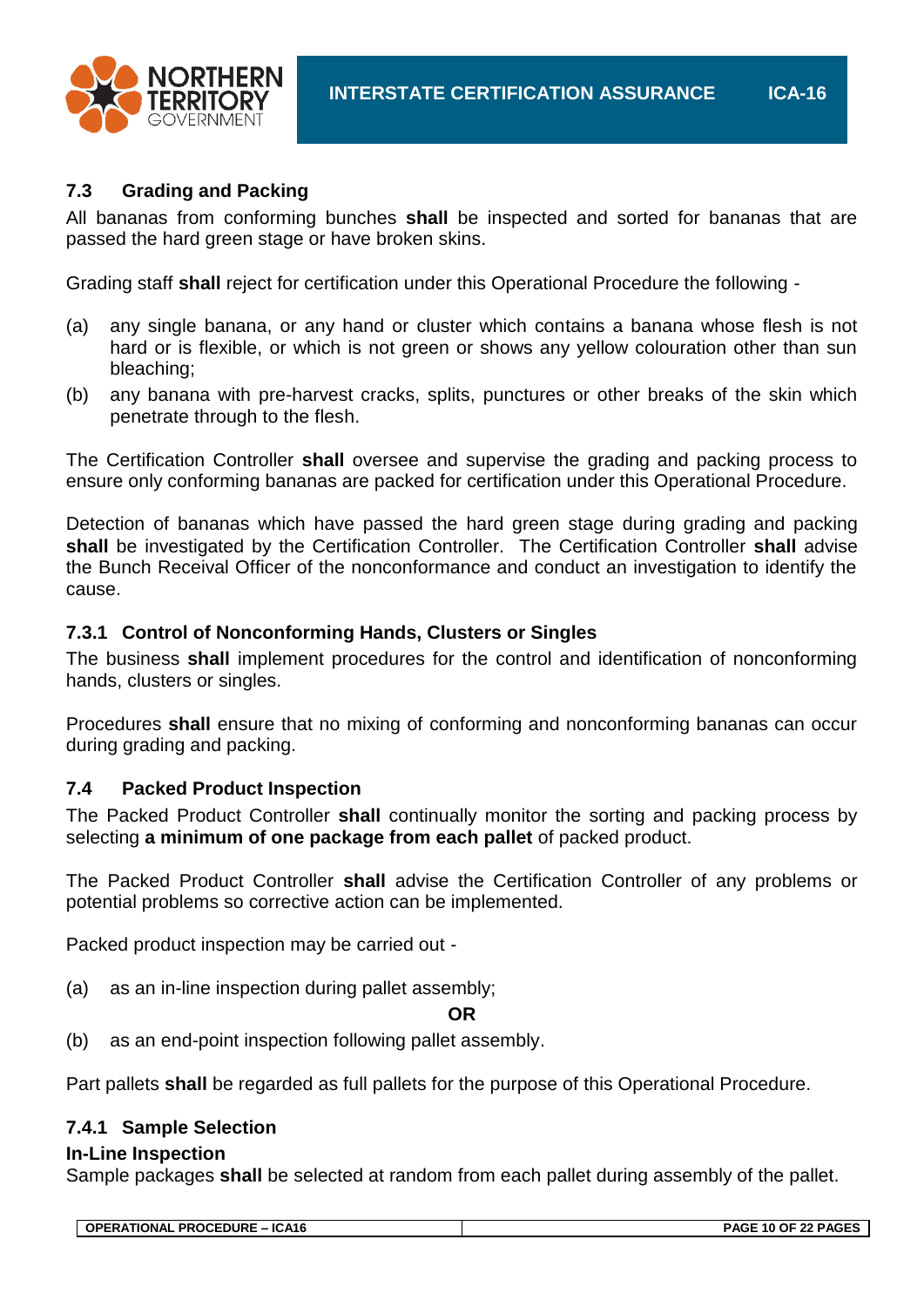

#### **End-Point Inspection**

Sample packages **shall** be selected at random from each pallet following pallet assembly.

#### **7.4.2 Examination of the Sample**

The Packed Product Controller **shall** carry out inspection of each sample package for compliance with Section 6.

All fruit in the top layer of each sample package **shall** be examined and sufficient clusters or hands removed to enable the rest of the fruit in the package to be inspected.

#### **7.4.3 Identification of Sample Packages**

Sample packages **shall** be sequentially numbered during the day of packing.

The Packed Product Controller **shall** identify each sample package by placing a stamp or sticker with the lettering PPS No. (Packed Product Sample No.) on the exposed end of the package and mark on or below the identifier the sequential sample number for that day and their initials prior to returning it to the pallet.

The sample packages examined by the Packed Product Controller **shall** be stacked on the pallet with the PPS No. visible on the outside of each pallet packed for certification of mature green condition.

An example of a PPS No. stamp or sticker is shown as Attachment 6.

#### **7.4.4 Action Following Identification of Nonconforming Packed Product**

The Certification Controller **shall** be notified of any rejection. The Certification Controller **shall** advise the grading and packing staff of the nonconformance and conduct an investigation to identify the cause.

#### **In-Line Inspection**

If any single fruit in a sample package is found to be passed the hard green stage, or has broken skin, the Packed Product Controller **shall** -

- (a) reject the sample package;
- (b) withdraw and isolate all packed product on incomplete pallets at the time of inspection; and
- (c) stop the packing line.

Once any problems have been identified and rectified, grading and packing may **recommence on to new pallet.**

The Packed Product Controller **shall** note in the "Comments" section of the Packed Product Inspection Record next to the entry for the sample package which failed inspection, the reason for failure and the number of withdrawn packages.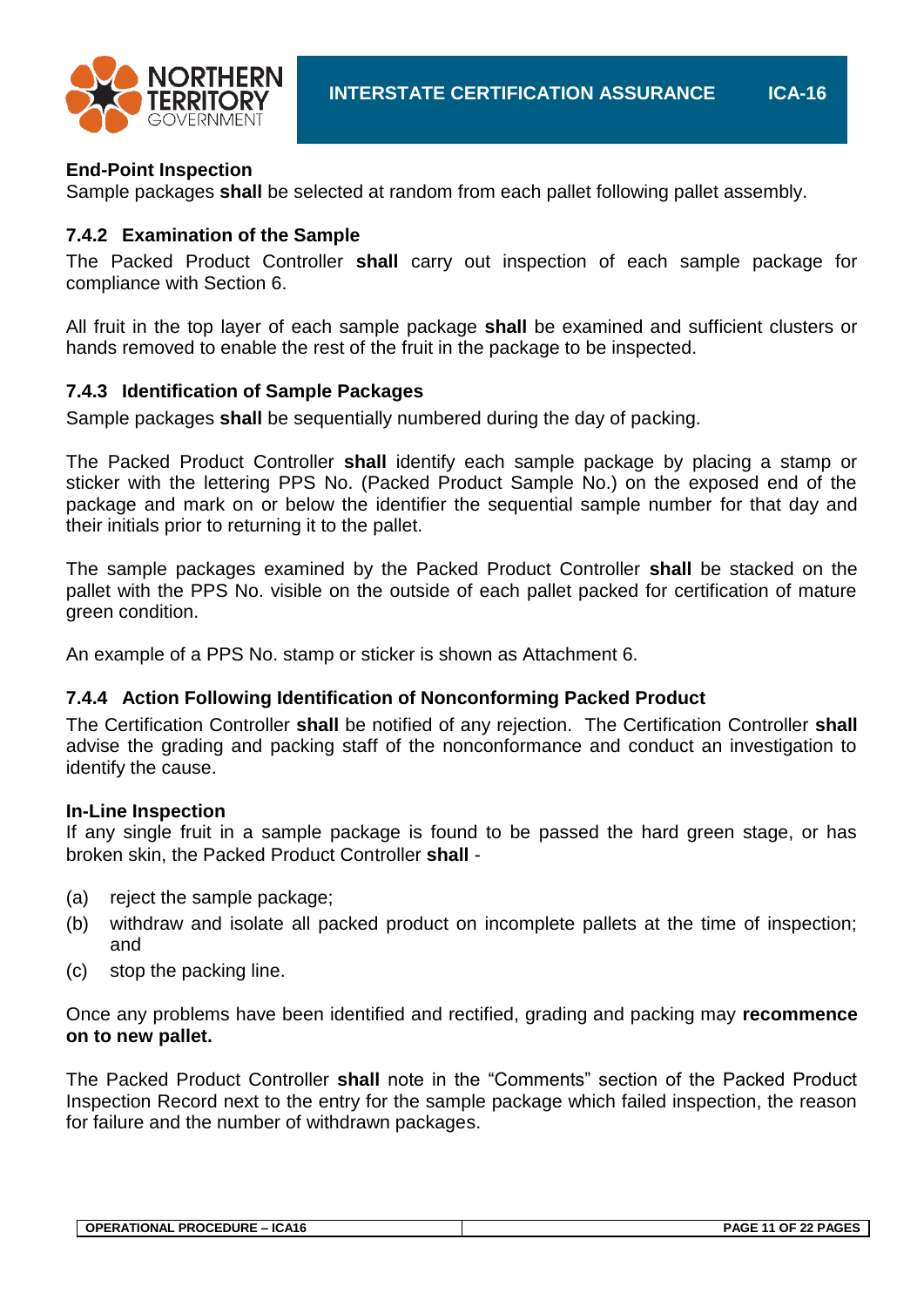

Following resumption of grading and packing, the Packed Product Controller **shall** select an additional three sample packages from the withdrawn pallets. The Packed Product Controller **shall** examine the three sample packages for conformance with Section 6.

Sample packages **shall** be given the next three Packed Product Sample (PPS) numbers after the sample package which initially failed inspection. The inspection results **shall** be entered on the Packed Product Inspection Record.

If all three sample packages are found to conform, the withdrawn pallets and the three sample packages may be passed for certification and returned to the pallet assembly point.

If any of the three sample packages contain a nonconforming banana, the withdrawn pallets and the three sample packages **shall** be rejected.

#### **End-Point Inspection**

If any single fruit in a sample package is found to be passed the hard green stage, or has broken skin, the entire pallet **shall** be rejected.

The Packed Product Controller **shall** note in the "Comments" section of the Packed Product Inspection Record next to the entry for any sample package which failed inspection, the reason for failure and the number of packages on the rejected pallet.

#### **7.4.5 Rejected Product**

Rejected packages **shall** be isolated and clearly identified to prevent mixing with conforming packages.

Rejected packages **must** be re-graded, repacked and re-inspected in accordance with this section prior to certification of mature green condition under this Operational Procedure.

Alternatively, rejected packages may be treated and certified in accordance with an alternative quarantine entry condition, or consigned to markets that do not require certification of mature green condition.

# **7.4.6 Handling, Storage and Transport Under Secure Conditions (Tasmania Only)**

The accredited business **must** handle, store and transport host produce according to the secure conditions requirements in Schedule 1B of the Plant Biosecurity Manual, Tasmania.

The Plant Biosecurity Manual can be found at [http://dpipwe.tas.gov.au/biosecurity/plant](http://dpipwe.tas.gov.au/biosecurity/plant-biosecurity/plant-biosecurity-manual)[biosecurity/plant-biosecurity-manual.](http://dpipwe.tas.gov.au/biosecurity/plant-biosecurity/plant-biosecurity-manual)

Certification assurance certificates **must** state that host produce was; "handled, stored and transported in secure conditions".

#### **7.4.7 Packed Product Inspection Records**

The Packed Product Controller **shall** maintain records of the results of packed product inspection.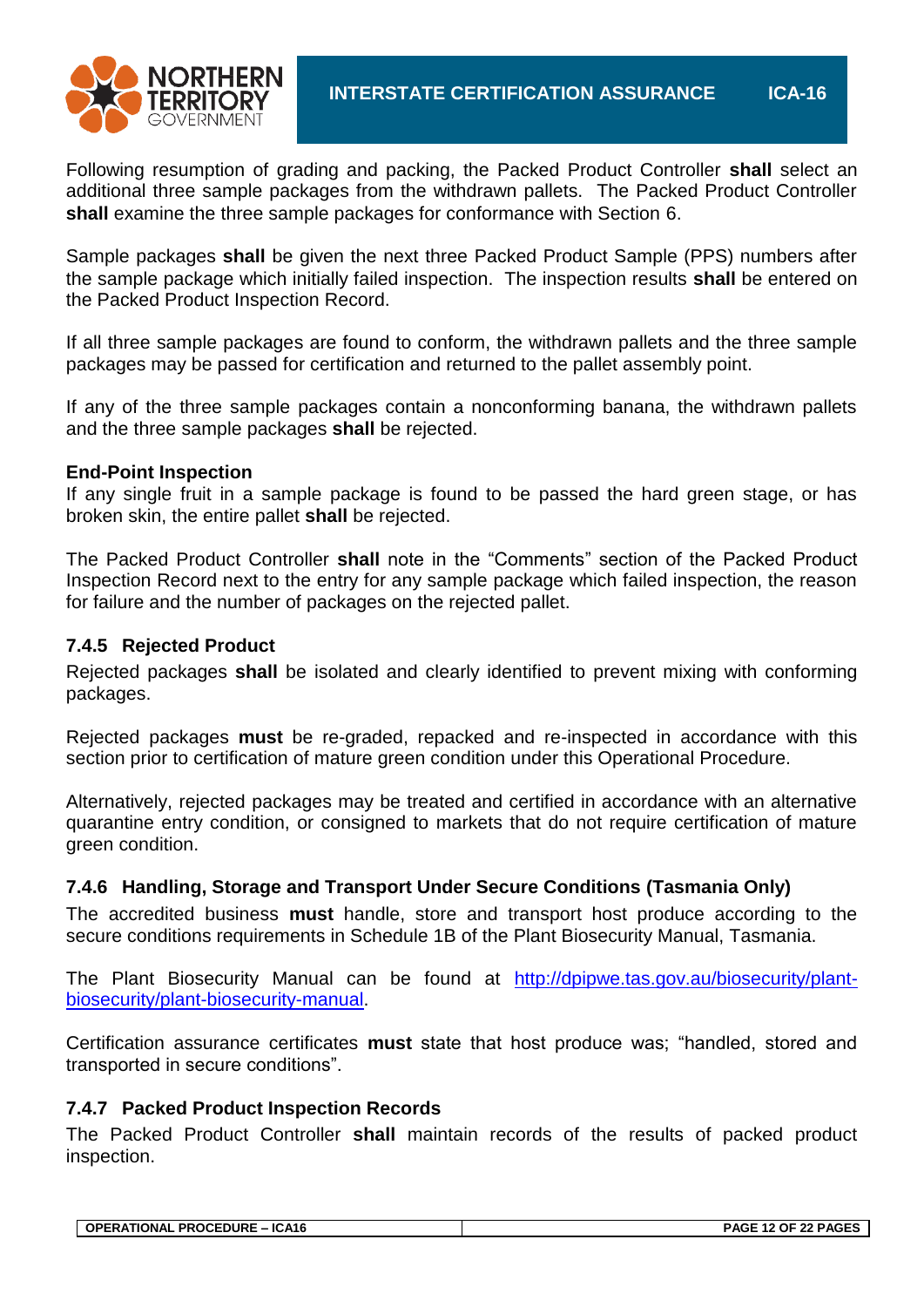

Packed product inspection records **shall** be in the form of a Packed Product Inspection Record (refer Attachment 3) or records which capture the same information.

Packed product inspection records **must** include -

- the Interstate Product (IP) Number of the business that operates the approved facility in which the bananas were packed;
- the date of inspection of the sample package;
- the sample package sequential number (PPS No.);
- the inspection result for the sample package;
- details of defects or problems detected during inspection;
- the number of any withdrawn or rejected packages;
- the name and signature of the Packed Product Controller.

An example of a completed Packed Product Inspection Record for in-line inspection is shown as Attachment 4 and for end-point inspection as Attachment 5.

#### **7.5 Dispatch**

#### **7.5.1 Package Identification**

The Authorised Dispatcher **shall** ensure that, after grading and packing, each package is marked in indelible and legible characters of at least 5 mm, on the end of each package with -

- the "A" Registration (IP) number of the business that operates the approved facility in which packed the bananas; and
- the words "MEETS ICA-16" and
- the date (or date code) on which the produce was packed;

prior to the issuance of an Assurance Certificate by the business under this Operational Procedure.

#### **7.5.2 Assurance Certificates**

The Authorised Dispatcher **shall** ensure an Assurance Certificate is completed and signed by an Authorised Signatory of the business prior to consignment of produce to a market requiring certification of mature green condition.

Assurance Certificates **shall** be in the form of a Plant Health Assurance Certificate (PHAC). A completed example is shown (refer Attachment 2).

Individual Assurance Certificates **shall** be issued to cover each consignment (ie. a specified quantity of product transported to a single consignee at one time) to avoid splitting of consignments.

Additional detail for Tasmania only: In the additional certification section, the statement "handled, stored and transported in secure conditions".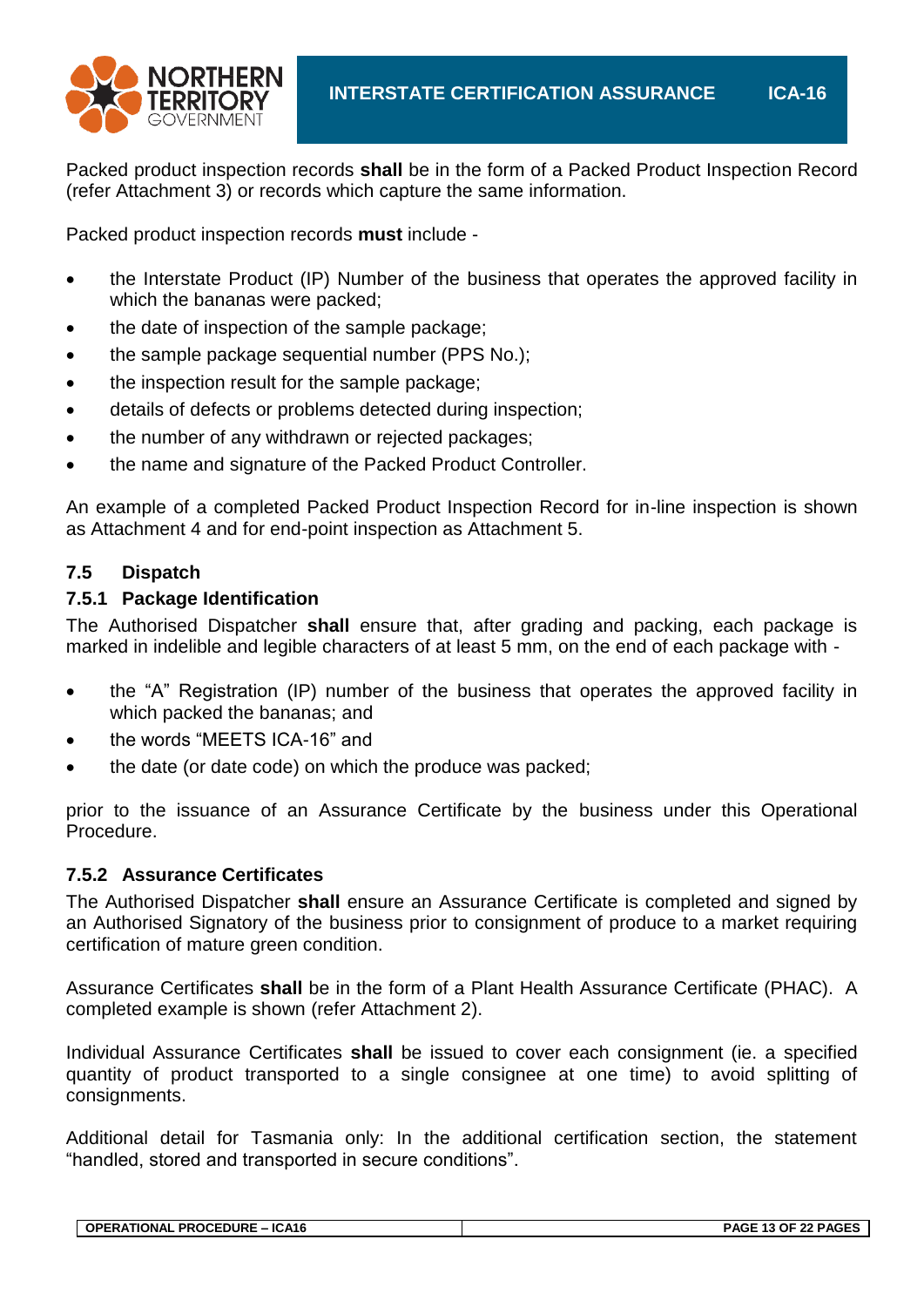

Assurance Certificates **shall** be completed, issued and distributed in accordance with the Work Instruction Guidelines for Completion of Plant Health Assurance Certificates (WI-02).

# **7.5.3 Assurance Certificate Distribution**

The **original** (yellow copy) **must** accompany the consignment. The **duplicate** (white copy) **must** be retained by the business. The **triplicate** (green copy) **must** be sent to PBB.

# **7.6 ICA System Records**

The business **shall** maintain the following records -

- (a) Packed Product Inspection Records (refer 7.4.5);
- (b) the duplicate copy of each Plant Health Assurance Certificate (Attachment 2) (refer 7.5.3) issued by the business.

ICA system records **shall** be retained for a period of not less than 24 months from completion.

ICA system records **shall** be made available on request by an Inspector.

# **7.7 ICA System Documentation**

The business **shall** maintain the following documentation -

- (a) a copy of the business's current Application for Accreditation (refer Attachment 1);
- (b) a current copy of this Operational Procedure;
- (c) a current Certificate of Accreditation for an Interstate Certification Assurance.

ICA system documentation **shall** be made available on request by an Inspector.

# **8. ATTACHMENTS**

| Attachment 1 | Application for Accreditation of a Business<br>for an Interstate Certification Assurance<br>(ICA) and/or Certification Assurance (CA)<br>Arrangement | (BLANK)   |
|--------------|------------------------------------------------------------------------------------------------------------------------------------------------------|-----------|
| Attachment 2 | Plant Health Assurance Certificate (PHAC)                                                                                                            | (EXAMPLE) |
| Attachment 3 | <b>Packed Product Inspection Record</b>                                                                                                              | (BLANK)   |
| Attachment 4 | <b>Packed Product Inspection Record</b><br>For In-Line Inspection                                                                                    | (EXAMPLE) |
| Attachment 5 | <b>Packed Product Inspection Record</b><br>For End-Point Inspection                                                                                  | (EXAMPLE) |
| Attachment 6 | Identification of Packed Product Sample<br>Packages                                                                                                  | (EXAMPLE) |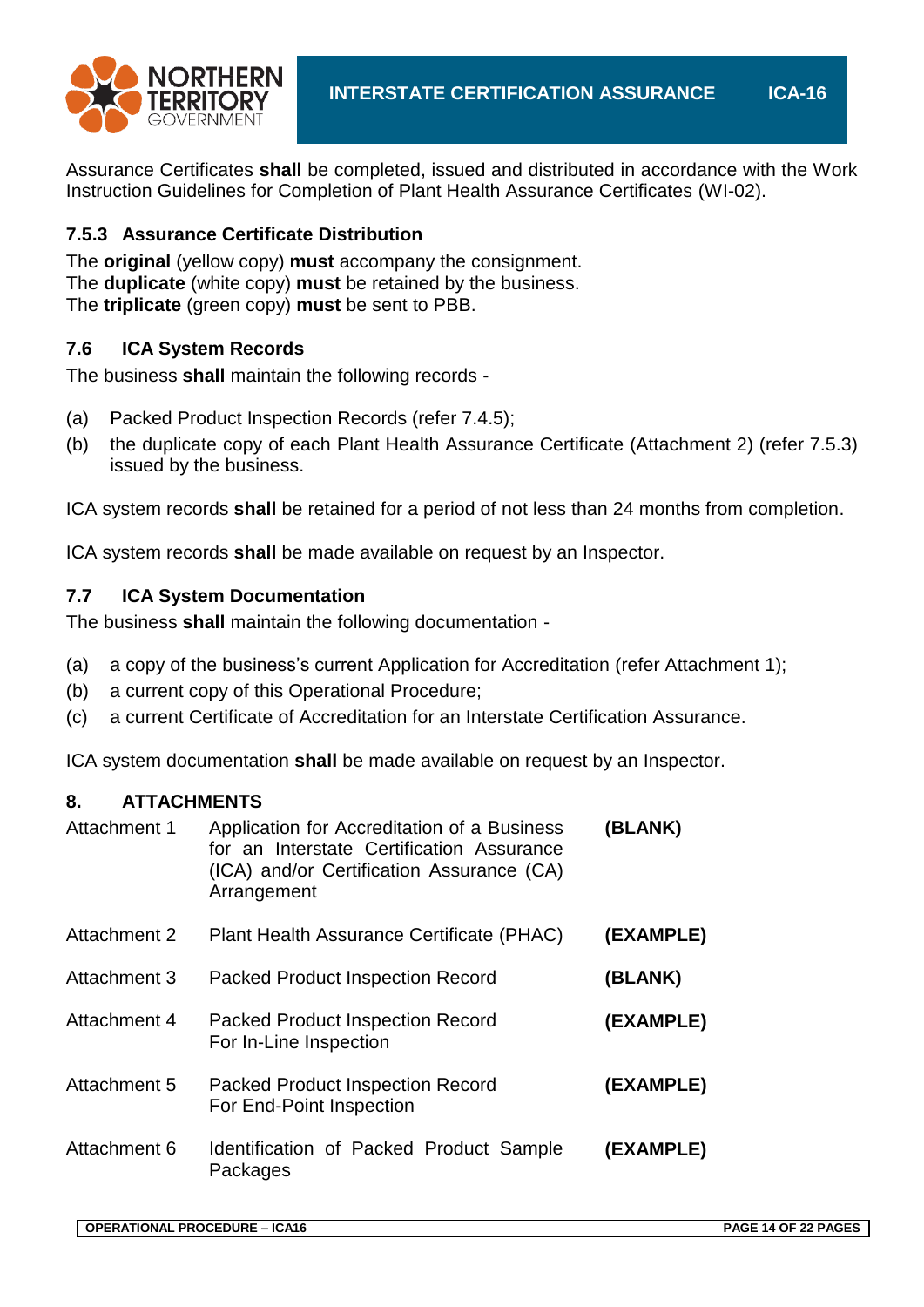

#### **Attachment 1**

|                   |                                                                                                  |                                                                                                     |                                                                                                 | Tick each box that describes your business and the ICA/CA arrangement and provide specific details where required.<br>Only one arrangement, that is one Operational Procedure at one Facility, may be covered in one application.                                                                                                                                                                                                                                                                                   |
|-------------------|--------------------------------------------------------------------------------------------------|-----------------------------------------------------------------------------------------------------|-------------------------------------------------------------------------------------------------|---------------------------------------------------------------------------------------------------------------------------------------------------------------------------------------------------------------------------------------------------------------------------------------------------------------------------------------------------------------------------------------------------------------------------------------------------------------------------------------------------------------------|
|                   | Indicate the type of application being made.                                                     |                                                                                                     | <b>New</b>                                                                                      | Amendment<br>Renewal                                                                                                                                                                                                                                                                                                                                                                                                                                                                                                |
| 1.                | <b>Business/Person Details</b>                                                                   |                                                                                                     |                                                                                                 |                                                                                                                                                                                                                                                                                                                                                                                                                                                                                                                     |
| (a)               | Type of Ownership of Business<br>Individual<br>Partnership                                       | <b>Incorporated Company</b><br>Cooperative Association                                              | Other<br>(please specify)                                                                       |                                                                                                                                                                                                                                                                                                                                                                                                                                                                                                                     |
| (b)               | Name of Business/Person                                                                          |                                                                                                     | <b>ARBN</b><br>П<br><b>ACN</b>                                                                  | Please supply name in full. For a partnership, list the full names of each<br>partner in their normal order. Companies must provide their Australian<br>Company Number (ACN) or Australian Registered Body Number<br>(ARBN) and attach a copy of the Certificate of Incorporation.<br>Cooperative associations must provide appropriate proof of registration<br>(i.e. a copy of the Certificate of Registration or registration search from<br>the Office of Business Affairs or Australian Securities Commission) |
| (c)               |                                                                                                  | Trading Name/s of the Business/Person (as shown on packages sent to market)                         |                                                                                                 |                                                                                                                                                                                                                                                                                                                                                                                                                                                                                                                     |
| (d)               |                                                                                                  | Postal address of the Business/Person                                                               | Telephone:<br>Facsimile:<br>Mobile:                                                             |                                                                                                                                                                                                                                                                                                                                                                                                                                                                                                                     |
|                   | E-mail                                                                                           |                                                                                                     |                                                                                                 |                                                                                                                                                                                                                                                                                                                                                                                                                                                                                                                     |
| (e)               | Has the business/person been<br>registered previously for the<br>interstate movement of produce? | $\Box$<br>□                                                                                         | If yes, give the<br>Yes<br>business's/persons<br>Interstate Produce<br><b>No</b><br>(IP) Number | A                                                                                                                                                                                                                                                                                                                                                                                                                                                                                                                   |
| 2.<br>a)          |                                                                                                  | <b>Operational Procedure and Facility Details</b><br>Operational Procedure used in this arrangement |                                                                                                 |                                                                                                                                                                                                                                                                                                                                                                                                                                                                                                                     |
|                   | Reference No.                                                                                    |                                                                                                     | Title of Operational Procedure/Procedure                                                        |                                                                                                                                                                                                                                                                                                                                                                                                                                                                                                                     |
|                   |                                                                                                  |                                                                                                     |                                                                                                 |                                                                                                                                                                                                                                                                                                                                                                                                                                                                                                                     |
| (b)               | Street address of the facility                                                                   |                                                                                                     |                                                                                                 |                                                                                                                                                                                                                                                                                                                                                                                                                                                                                                                     |
|                   |                                                                                                  |                                                                                                     | Telephone:                                                                                      |                                                                                                                                                                                                                                                                                                                                                                                                                                                                                                                     |
|                   |                                                                                                  |                                                                                                     | Facsimile                                                                                       |                                                                                                                                                                                                                                                                                                                                                                                                                                                                                                                     |
|                   |                                                                                                  |                                                                                                     | Mobile                                                                                          |                                                                                                                                                                                                                                                                                                                                                                                                                                                                                                                     |
| 3.                |                                                                                                  | Authorised Signatories (for Plant Health Assurance Certificates)                                    |                                                                                                 |                                                                                                                                                                                                                                                                                                                                                                                                                                                                                                                     |
|                   |                                                                                                  | <b>Family Name</b>                                                                                  | <b>Given Name/s</b>                                                                             | <b>Specimen Signature</b>                                                                                                                                                                                                                                                                                                                                                                                                                                                                                           |
| <b>Controller</b> | <b>Certification Controller</b><br><b>Back-up Certification</b>                                  |                                                                                                     |                                                                                                 |                                                                                                                                                                                                                                                                                                                                                                                                                                                                                                                     |
|                   |                                                                                                  |                                                                                                     |                                                                                                 |                                                                                                                                                                                                                                                                                                                                                                                                                                                                                                                     |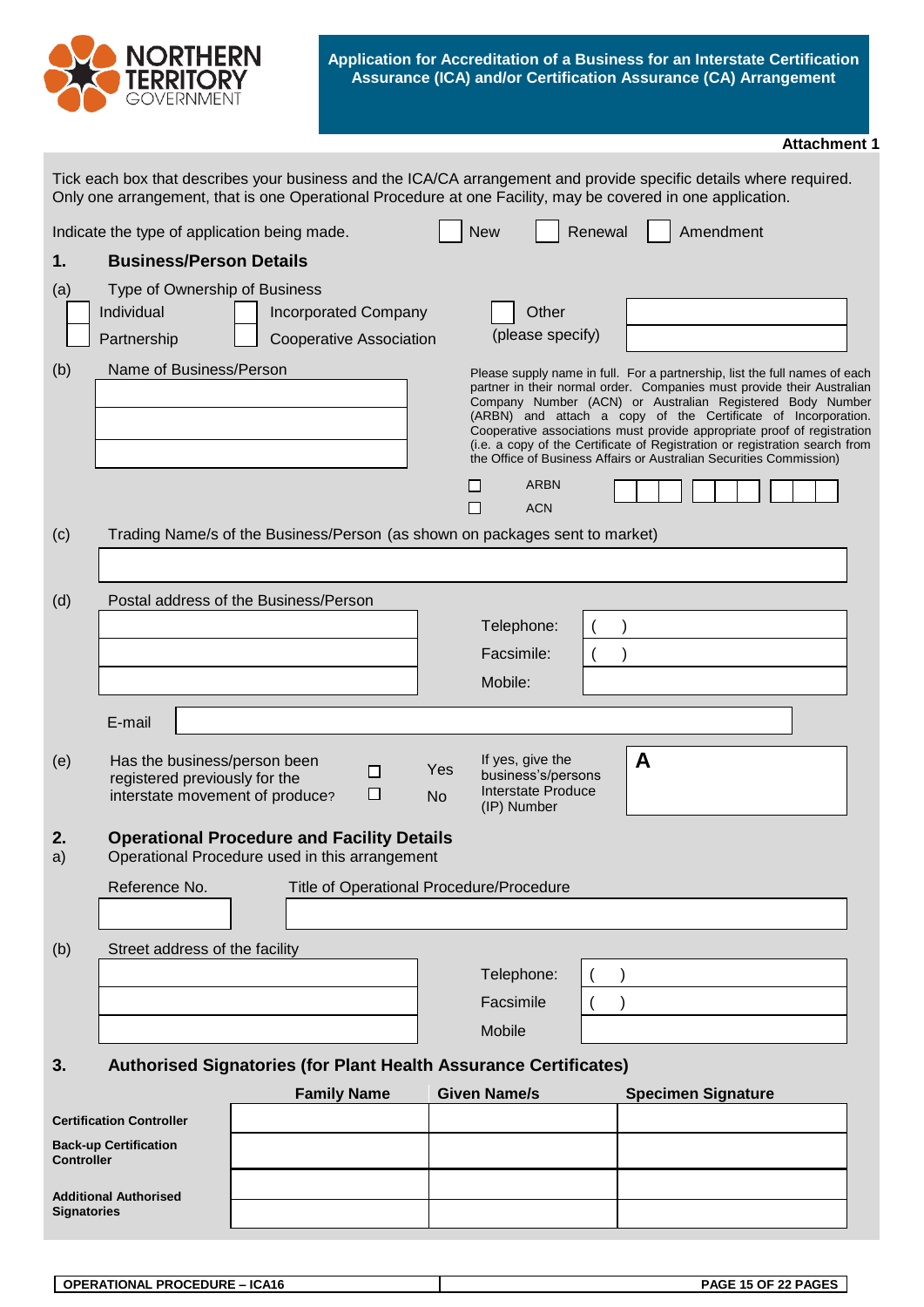| 4.                     | insufficient space, attach a list)                                                       |                                                         |                                                                                                                          | Types (including varieties) of Produce to be Prepared Under the ICA/CA Arrangement (if                                                                                                                                                                          |
|------------------------|------------------------------------------------------------------------------------------|---------------------------------------------------------|--------------------------------------------------------------------------------------------------------------------------|-----------------------------------------------------------------------------------------------------------------------------------------------------------------------------------------------------------------------------------------------------------------|
|                        |                                                                                          |                                                         |                                                                                                                          |                                                                                                                                                                                                                                                                 |
|                        |                                                                                          |                                                         |                                                                                                                          |                                                                                                                                                                                                                                                                 |
|                        |                                                                                          |                                                         |                                                                                                                          |                                                                                                                                                                                                                                                                 |
| 5.                     |                                                                                          |                                                         | <b>Interstate Certification Assurance/Certification Assurance System Records</b>                                         |                                                                                                                                                                                                                                                                 |
| (a)                    | <b>Operational Procedure?</b>                                                            |                                                         |                                                                                                                          | What records do you maintain to verify that the business is carrying out its responsibilities and duties under the                                                                                                                                              |
|                        |                                                                                          |                                                         | We maintain all our records in accordance with the examples provided in the Operational Procedure.                       |                                                                                                                                                                                                                                                                 |
|                        |                                                                                          |                                                         | We have developed alternative or additional records to those provided in the Operational Procedure.                      |                                                                                                                                                                                                                                                                 |
| (b)                    |                                                                                          |                                                         | List the alternative or additional records you intend to use and attach a copy to this application.                      |                                                                                                                                                                                                                                                                 |
| (a)<br>(b)<br>(c)      |                                                                                          |                                                         |                                                                                                                          |                                                                                                                                                                                                                                                                 |
| 6.                     | <b>Accreditation Conditions</b>                                                          |                                                         |                                                                                                                          |                                                                                                                                                                                                                                                                 |
| (a)                    | For the purposes of this agreement the following definitions shall apply:-               |                                                         |                                                                                                                          |                                                                                                                                                                                                                                                                 |
|                        | Applicant                                                                                |                                                         |                                                                                                                          | means the person, corporation, or other legal entity who is accredited under this agreement.                                                                                                                                                                    |
|                        | Inspector                                                                                | means an inspector appointed under the Plant Health Act |                                                                                                                          |                                                                                                                                                                                                                                                                 |
|                        | Department                                                                               | means the Department of Primary Industry and Resources  |                                                                                                                          |                                                                                                                                                                                                                                                                 |
|                        | <b>Interstate Certification</b><br>Assurance System                                      | Operational Procedure nominated in Section 2(a).        |                                                                                                                          | means the processes, equipment, personnel and resources used to implement the                                                                                                                                                                                   |
| (b)                    |                                                                                          |                                                         | Procedure as nominated in Section 2(a), and must maintain the records specified in Section 5.                            | The applicant must maintain and operate the interstate certification assurance system in accordance with the Operational                                                                                                                                        |
| (c)                    |                                                                                          |                                                         | treated or dispatched, or where any produce, equipment, chemicals, documents for records are stored.                     | The applicant will, upon request, allow an inspector to enter any premises where produce certified under the agreement is                                                                                                                                       |
| (d)                    |                                                                                          |                                                         |                                                                                                                          | The inspector may inspect or take samples of any relevant item present on the premises at the time of the inspection.                                                                                                                                           |
| (e)                    |                                                                                          |                                                         |                                                                                                                          | The applicant must take all steps to assist an inspector in the conduct of audits including allowing the inspector or officer to<br>interview any employee of the applicant in relation to the Implementation of the Interstate Certification Assurance System. |
| (f)                    |                                                                                          |                                                         | The applicant authorises the persons listed in Section 3 of this application to issue certificates on his or her behalf. |                                                                                                                                                                                                                                                                 |
| (g)                    | returned as they remain the property of Plant Biosecurity Branch.                        |                                                         | In the event of cancellation or non-renewal of this arrangement the certificate pad and any green copies must be         |                                                                                                                                                                                                                                                                 |
| (h)                    | Biosecurity Branch can be contacted for a schedule of the Plant Biosecurity fees.        |                                                         |                                                                                                                          | Plant Biosecurity fees will apply to those businesses/persons that choose to participate in this ICA/CA arrangement. Plant                                                                                                                                      |
|                        | granted subject to those conditions.                                                     |                                                         |                                                                                                                          | The applicant agrees to abide by the accreditation conditions listed above and acknowledges that any accreditation is                                                                                                                                           |
|                        |                                                                                          |                                                         |                                                                                                                          | The applicant certifies that all of the information contained in this application is true and correct.                                                                                                                                                          |
|                        | Signature/s                                                                              |                                                         |                                                                                                                          | <b>Date</b>                                                                                                                                                                                                                                                     |
|                        |                                                                                          |                                                         |                                                                                                                          |                                                                                                                                                                                                                                                                 |
|                        | applicants are members of a partnership, each of the partners must sign the application. |                                                         |                                                                                                                          | Note: Where the applicant is a corporation, the company seal must be applied, and signed, in the appropriate form. Where the                                                                                                                                    |
| <b>Office Use Only</b> |                                                                                          |                                                         |                                                                                                                          |                                                                                                                                                                                                                                                                 |
| Desk Audit             | □ Passed                                                                                 | $\Box$ Failed                                           |                                                                                                                          |                                                                                                                                                                                                                                                                 |
|                        |                                                                                          |                                                         | Date received $\frac{1}{2}$ / $\frac{1}{2}$ / $\frac{1}{2}$                                                              |                                                                                                                                                                                                                                                                 |
|                        |                                                                                          |                                                         | Date completed $\frac{1}{2}$ / $\frac{1}{2}$ / $\frac{1}{2}$                                                             |                                                                                                                                                                                                                                                                 |

Post your application/s to: Department of Primary Industry and Resources, Plant Biosecurity Branch, GPO Box 3000, DARWIN NT 0801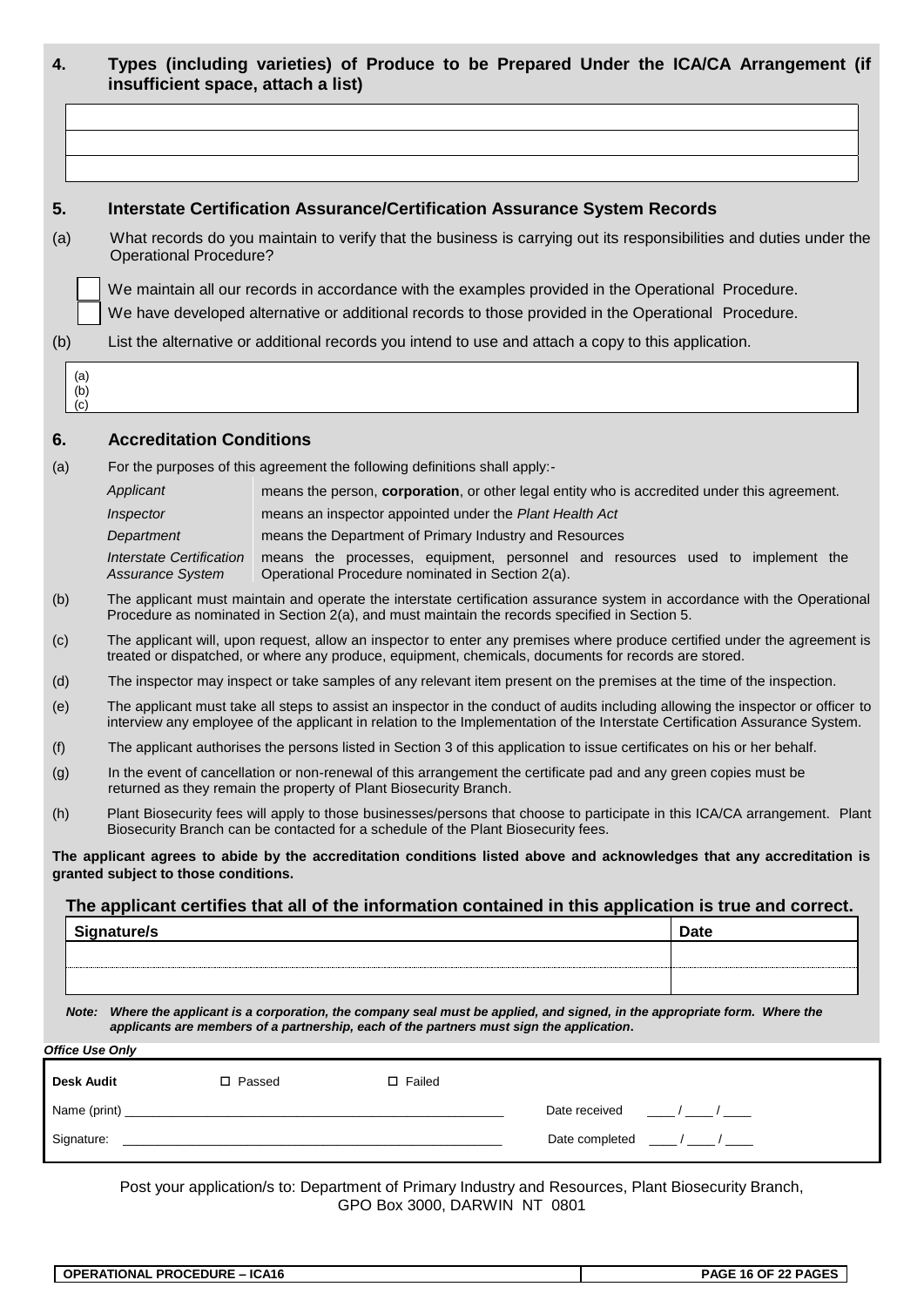

Certificate No. B012345

**Attachment 2**

# **Plant Health Assurance Certificate**

**Consignment Details** (PLEASE PRINT) **Certification Details** (PLEASE PRINT)

| <b>CONSIGNOR (FROM)</b>                                 |                                 |                                                                             |             |                                                                          | <b>IP NUMBER</b>   | <b>FACILITY NUMBER</b>                              | <b>PROCEDURE</b> |
|---------------------------------------------------------|---------------------------------|-----------------------------------------------------------------------------|-------------|--------------------------------------------------------------------------|--------------------|-----------------------------------------------------|------------------|
| Name Bob's Bananas Pty Ltd                              |                                 |                                                                             |             | A                                                                        | 9999               | 01                                                  | ICA- $16$        |
| Address Plantation Road                                 |                                 |                                                                             |             |                                                                          |                    |                                                     |                  |
| <b>Humpty Doo</b>                                       | $\boldsymbol{N} \boldsymbol{T}$ | 0835                                                                        |             |                                                                          |                    | ACCREDITED BUSINESS THAT PREPARED THE PRODUCE       |                  |
|                                                         |                                 |                                                                             |             | Name                                                                     |                    | <b>Bob's Bananas Pty Ltd</b>                        |                  |
|                                                         |                                 | <b>CONSIGNEE (TO)</b>                                                       |             | Address                                                                  |                    | <b>Plantation Road</b>                              |                  |
| Name                                                    |                                 | <b>Adelaide Produce Market</b>                                              |             |                                                                          | Humpty Doo NT 0835 |                                                     |                  |
| Address <b>Burma Road</b>                               |                                 |                                                                             |             |                                                                          |                    | <b>GROWER OR PACKER</b>                             |                  |
| Pooraka                                                 |                                 | 5095<br><b>South Australia</b>                                              |             | Name                                                                     | <b>As Above</b>    |                                                     |                  |
|                                                         |                                 |                                                                             |             | Address                                                                  |                    |                                                     |                  |
|                                                         |                                 | RECONSIGNED TO (Splitting consignments or reconsigning whole consignments). |             |                                                                          |                    |                                                     |                  |
| Name                                                    |                                 |                                                                             |             | OTHER FACILITIES SUPPLYING PRODUCE                                       |                    |                                                     |                  |
| Address                                                 |                                 |                                                                             |             |                                                                          |                    |                                                     |                  |
|                                                         |                                 |                                                                             |             |                                                                          |                    |                                                     |                  |
|                                                         |                                 | <b>BRAND NAME OR IDENTIFYING MARKS</b><br>(as marked on packages)           |             |                                                                          |                    | <b>DATE OR DATE CODE</b><br>(as marked on packages) |                  |
|                                                         |                                 | <b>Bob's Bananas</b>                                                        |             | 18062015                                                                 |                    |                                                     |                  |
| <b>Number of</b><br><b>Packages</b>                     |                                 | Type of Packages (e.g. trays, cartons)                                      |             | <b>Type of Produce</b><br><b>Authorisation for Split Consignment</b>     |                    |                                                     |                  |
| 1584                                                    | <b>Cartons</b>                  |                                                                             |             |                                                                          | <b>Bananas</b>     |                                                     |                  |
|                                                         |                                 |                                                                             |             |                                                                          |                    |                                                     |                  |
|                                                         |                                 |                                                                             |             |                                                                          |                    |                                                     |                  |
|                                                         |                                 |                                                                             |             |                                                                          |                    |                                                     |                  |
| <b>Treatment Details</b>                                |                                 |                                                                             |             |                                                                          |                    |                                                     |                  |
| <b>Chemical (Active Ingredient)</b><br><b>Treatment</b> |                                 |                                                                             |             | <b>Treatment Date</b><br><b>Concentration / Duration and Temperature</b> |                    |                                                     |                  |
|                                                         |                                 |                                                                             | ----------- |                                                                          |                    |                                                     |                  |
|                                                         |                                 |                                                                             |             |                                                                          |                    |                                                     |                  |
|                                                         |                                 |                                                                             |             |                                                                          |                    |                                                     |                  |
|                                                         |                                 |                                                                             |             |                                                                          |                    |                                                     |                  |

#### **Additional Certification / Codes**

*Bananas in a mature green condition with unbroken skin. Meets ICA16.*

#### **Declaration**

I, an authorised Signatory of the accredited business that prepared the plants or plant produce described above, hereby declare that the plants or plant produce have been prepared in the business's approved facilities in accordance with the *Plant Health Act* and that the details shown above are true and correct in every particular.

| <b>AUTHORISED SIGNATORY'S NAME (PLEASE PRINT)</b> | <b>SIGNATURE</b> | <b>DATE</b> |
|---------------------------------------------------|------------------|-------------|
| <b>Joe Signatory</b>                              | Joe Signatory    | 18/06/2015  |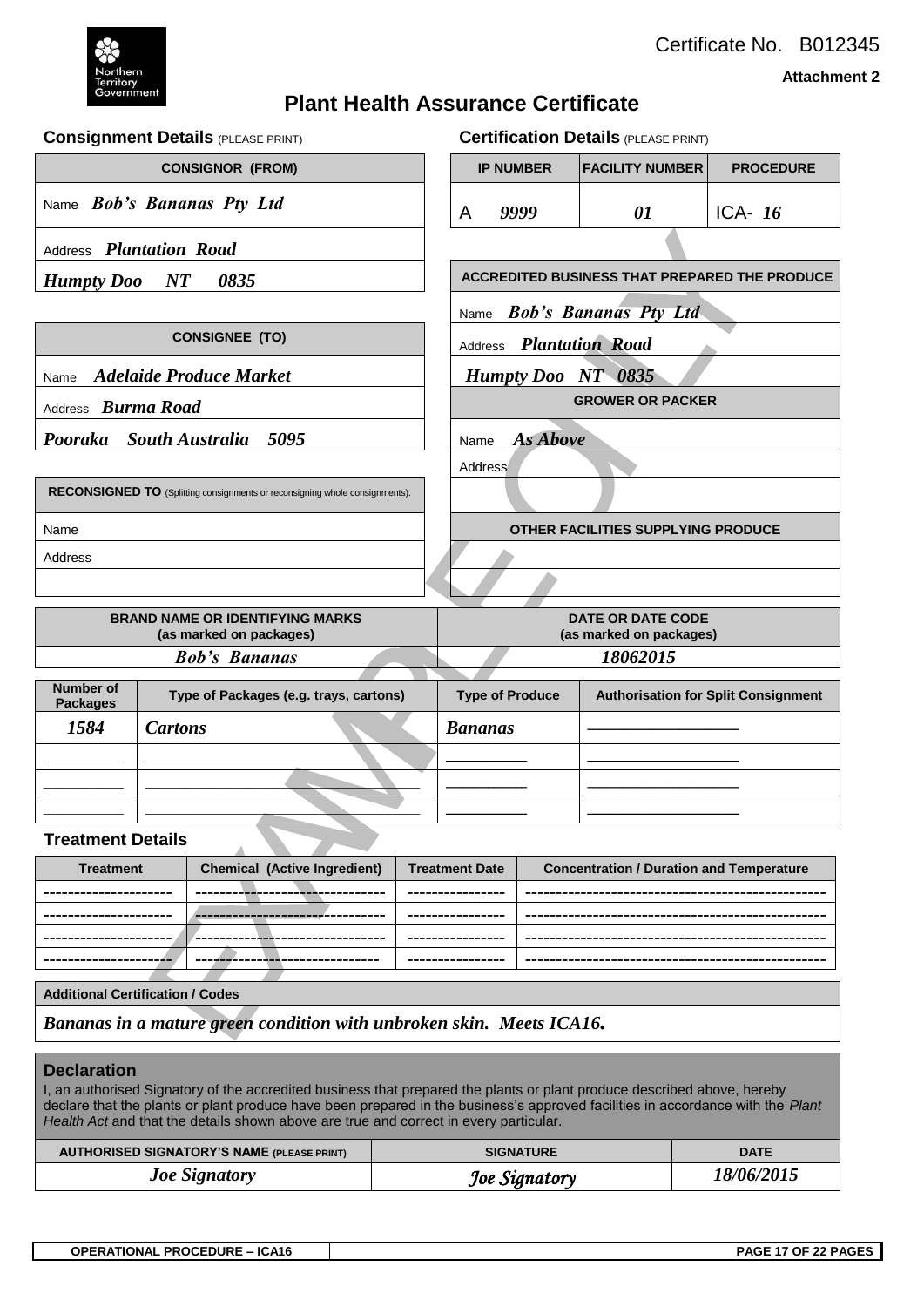# **PACKED PRODUCT INSPECTION RECORD**

| <b>Business Name:</b><br><b>IP NUMBER: A</b>                            |                   |           |              |                 |                                                                                                                                  |  |  |  |  |  |  |  |  |  |
|-------------------------------------------------------------------------|-------------------|-----------|--------------|-----------------|----------------------------------------------------------------------------------------------------------------------------------|--|--|--|--|--|--|--|--|--|
| PPS No                                                                  | <b>HARD GREEN</b> |           |              | <b>UNBROKEN</b> | <b>COMMENTS</b><br>(Note any defects or problems detected during inspection<br>and number of any withdrawn or rejected packages) |  |  |  |  |  |  |  |  |  |
|                                                                         |                   |           | <b>SKINS</b> |                 |                                                                                                                                  |  |  |  |  |  |  |  |  |  |
|                                                                         | <b>YES</b>        | <b>NO</b> | <b>YES</b>   | <b>NO</b>       |                                                                                                                                  |  |  |  |  |  |  |  |  |  |
| 1                                                                       |                   |           |              |                 |                                                                                                                                  |  |  |  |  |  |  |  |  |  |
| $\mathbf 2$                                                             |                   |           |              |                 |                                                                                                                                  |  |  |  |  |  |  |  |  |  |
| $\overline{3}$                                                          |                   |           |              |                 |                                                                                                                                  |  |  |  |  |  |  |  |  |  |
| $\overline{\mathbf{4}}$                                                 |                   |           |              |                 |                                                                                                                                  |  |  |  |  |  |  |  |  |  |
| $\overline{5}$                                                          |                   |           |              |                 |                                                                                                                                  |  |  |  |  |  |  |  |  |  |
| $\,6$                                                                   |                   |           |              |                 |                                                                                                                                  |  |  |  |  |  |  |  |  |  |
| $\overline{7}$                                                          |                   |           |              |                 |                                                                                                                                  |  |  |  |  |  |  |  |  |  |
| $\,8\,$                                                                 |                   |           |              |                 |                                                                                                                                  |  |  |  |  |  |  |  |  |  |
| $\overline{9}$                                                          |                   |           |              |                 |                                                                                                                                  |  |  |  |  |  |  |  |  |  |
| 10                                                                      |                   |           |              |                 |                                                                                                                                  |  |  |  |  |  |  |  |  |  |
| $\overline{11}$                                                         |                   |           |              |                 |                                                                                                                                  |  |  |  |  |  |  |  |  |  |
| 12                                                                      |                   |           |              |                 |                                                                                                                                  |  |  |  |  |  |  |  |  |  |
| 13                                                                      |                   |           |              |                 |                                                                                                                                  |  |  |  |  |  |  |  |  |  |
| 14                                                                      |                   |           |              |                 |                                                                                                                                  |  |  |  |  |  |  |  |  |  |
| 15                                                                      |                   |           |              |                 |                                                                                                                                  |  |  |  |  |  |  |  |  |  |
| 16                                                                      |                   |           |              |                 |                                                                                                                                  |  |  |  |  |  |  |  |  |  |
| 17                                                                      |                   |           |              |                 |                                                                                                                                  |  |  |  |  |  |  |  |  |  |
| 18                                                                      |                   |           |              |                 |                                                                                                                                  |  |  |  |  |  |  |  |  |  |
| 19                                                                      |                   |           |              |                 |                                                                                                                                  |  |  |  |  |  |  |  |  |  |
|                                                                         |                   |           |              |                 |                                                                                                                                  |  |  |  |  |  |  |  |  |  |
|                                                                         |                   |           |              |                 |                                                                                                                                  |  |  |  |  |  |  |  |  |  |
|                                                                         |                   |           |              |                 |                                                                                                                                  |  |  |  |  |  |  |  |  |  |
| $\frac{20}{21} \frac{22}{23} \frac{23}{24} \frac{25}{25} \frac{26}{27}$ |                   |           |              |                 |                                                                                                                                  |  |  |  |  |  |  |  |  |  |
|                                                                         |                   |           |              |                 |                                                                                                                                  |  |  |  |  |  |  |  |  |  |
|                                                                         |                   |           |              |                 |                                                                                                                                  |  |  |  |  |  |  |  |  |  |
|                                                                         |                   |           |              |                 |                                                                                                                                  |  |  |  |  |  |  |  |  |  |
|                                                                         |                   |           |              |                 |                                                                                                                                  |  |  |  |  |  |  |  |  |  |
| $\overline{28}$                                                         |                   |           |              |                 |                                                                                                                                  |  |  |  |  |  |  |  |  |  |
| 29                                                                      |                   |           |              |                 |                                                                                                                                  |  |  |  |  |  |  |  |  |  |
| 30                                                                      |                   |           |              |                 |                                                                                                                                  |  |  |  |  |  |  |  |  |  |
| 31                                                                      |                   |           |              |                 |                                                                                                                                  |  |  |  |  |  |  |  |  |  |
| 32                                                                      |                   |           |              |                 |                                                                                                                                  |  |  |  |  |  |  |  |  |  |
| 33                                                                      |                   |           |              |                 |                                                                                                                                  |  |  |  |  |  |  |  |  |  |
|                                                                         |                   |           |              |                 |                                                                                                                                  |  |  |  |  |  |  |  |  |  |
| $\frac{34}{35}$                                                         |                   |           |              |                 |                                                                                                                                  |  |  |  |  |  |  |  |  |  |
| 36                                                                      |                   |           |              |                 |                                                                                                                                  |  |  |  |  |  |  |  |  |  |
| $\overline{37}$                                                         |                   |           |              |                 |                                                                                                                                  |  |  |  |  |  |  |  |  |  |
| 38                                                                      |                   |           |              |                 |                                                                                                                                  |  |  |  |  |  |  |  |  |  |
| 39                                                                      |                   |           |              |                 |                                                                                                                                  |  |  |  |  |  |  |  |  |  |
| 40                                                                      |                   |           |              |                 |                                                                                                                                  |  |  |  |  |  |  |  |  |  |

#### **Packed Product Controller:**

**\_\_\_\_\_\_\_\_\_\_\_\_\_\_\_\_\_\_\_\_\_\_\_\_\_\_\_\_\_\_ \_\_\_\_\_\_\_\_\_\_\_\_\_\_\_\_\_\_\_\_\_\_\_\_\_\_\_\_\_\_\_\_\_ \_\_\_\_/\_\_\_\_/\_\_\_\_ Printed Name Date**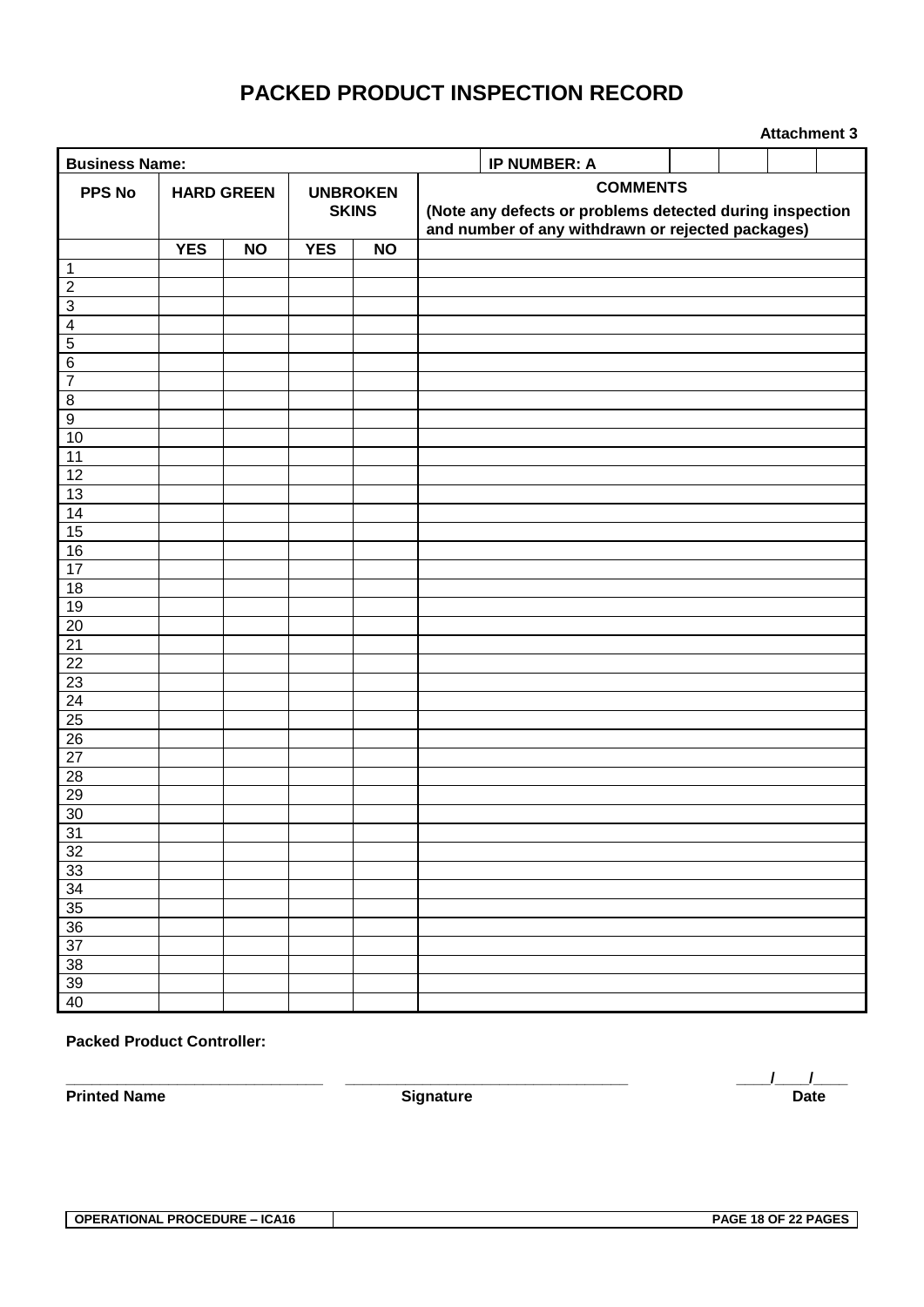# **PACKED PRODUCT INSPECTION RECORD**

IN-LINE INSPECTION

| <b>Attachment 4</b>              |                   |           |                                 |           |                                                                                                                                  |  |  |  |  |  |
|----------------------------------|-------------------|-----------|---------------------------------|-----------|----------------------------------------------------------------------------------------------------------------------------------|--|--|--|--|--|
| <b>Business Name: HG BANANAS</b> |                   |           |                                 |           | $\overline{7}$<br>IP NUMBER: A0000<br>3<br>9<br>6                                                                                |  |  |  |  |  |
| <b>PPS No</b>                    | <b>HARD GREEN</b> |           | <b>UNBROKEN</b><br><b>SKINS</b> |           | <b>COMMENTS</b><br>(Note any defects or problems detected during inspection<br>and number of any withdrawn or rejected packages) |  |  |  |  |  |
|                                  | <b>YES</b>        | <b>NO</b> | <b>YES</b>                      | <b>NO</b> |                                                                                                                                  |  |  |  |  |  |
| $\overline{1}$                   | $\checkmark$      |           | $\checkmark$                    |           |                                                                                                                                  |  |  |  |  |  |
| $\overline{2}$                   | $\checkmark$      |           | $\checkmark$                    |           |                                                                                                                                  |  |  |  |  |  |
| $\overline{3}$                   | $\checkmark$      |           | $\checkmark$                    |           |                                                                                                                                  |  |  |  |  |  |
|                                  | $\checkmark$      |           | $\checkmark$                    |           |                                                                                                                                  |  |  |  |  |  |
| $\frac{4}{5}$                    | $\checkmark$      |           | ✓                               |           |                                                                                                                                  |  |  |  |  |  |
| $\overline{6}$                   | ✓                 |           | $\checkmark$                    |           |                                                                                                                                  |  |  |  |  |  |
| $\overline{7}$                   | ✓                 |           | $\checkmark$                    |           |                                                                                                                                  |  |  |  |  |  |
| $\overline{8}$                   | $\checkmark$      |           | $\checkmark$                    |           |                                                                                                                                  |  |  |  |  |  |
| $\overline{9}$                   | $\checkmark$      |           | ✓                               |           |                                                                                                                                  |  |  |  |  |  |
| 10                               | ✓                 |           | ✓                               |           |                                                                                                                                  |  |  |  |  |  |
| 11                               | $\checkmark$      |           | ✓                               |           |                                                                                                                                  |  |  |  |  |  |
| 12                               |                   | ✓         | $\checkmark$                    |           | Fruit yellowing pack rejected 123 packages on two pallets                                                                        |  |  |  |  |  |
| 13                               | ✓                 |           | $\checkmark$                    |           | withdrawn to sample packages drawn and passed ok<br>withdrawn                                                                    |  |  |  |  |  |
| 14                               | $\checkmark$      |           | $\checkmark$                    |           | pallets returned to assembly point Pps No 11 regraded<br>repacked                                                                |  |  |  |  |  |
| 15                               | $\checkmark$      |           | ✓                               |           | and re-inspected                                                                                                                 |  |  |  |  |  |
| 16                               | ✓                 |           | ✓                               |           |                                                                                                                                  |  |  |  |  |  |
| 17                               | ✓                 |           | $\checkmark$                    |           |                                                                                                                                  |  |  |  |  |  |
| $\overline{18}$                  | $\checkmark$      |           | $\checkmark$                    |           |                                                                                                                                  |  |  |  |  |  |
| 19                               | $\checkmark$      |           | $\checkmark$                    |           |                                                                                                                                  |  |  |  |  |  |
| 20                               |                   |           |                                 |           |                                                                                                                                  |  |  |  |  |  |
| $\overline{21}$                  |                   |           |                                 |           |                                                                                                                                  |  |  |  |  |  |
| 22                               |                   |           |                                 |           |                                                                                                                                  |  |  |  |  |  |
| 23                               |                   |           |                                 |           |                                                                                                                                  |  |  |  |  |  |
| $\overline{24}$                  |                   |           |                                 |           |                                                                                                                                  |  |  |  |  |  |
| 25                               |                   |           |                                 |           |                                                                                                                                  |  |  |  |  |  |
| 26                               |                   |           |                                 |           |                                                                                                                                  |  |  |  |  |  |
| $\overline{27}$                  |                   |           |                                 |           |                                                                                                                                  |  |  |  |  |  |
| 28                               |                   |           |                                 |           |                                                                                                                                  |  |  |  |  |  |
| 29                               |                   |           |                                 |           |                                                                                                                                  |  |  |  |  |  |
| 30                               |                   |           |                                 |           |                                                                                                                                  |  |  |  |  |  |
| 31                               |                   |           |                                 |           |                                                                                                                                  |  |  |  |  |  |
| 32                               |                   |           |                                 |           |                                                                                                                                  |  |  |  |  |  |
| 33                               |                   |           |                                 |           |                                                                                                                                  |  |  |  |  |  |
| 34                               |                   |           |                                 |           |                                                                                                                                  |  |  |  |  |  |
| 35                               |                   |           |                                 |           |                                                                                                                                  |  |  |  |  |  |
| 36                               |                   |           |                                 |           |                                                                                                                                  |  |  |  |  |  |
| $\overline{37}$                  |                   |           |                                 |           |                                                                                                                                  |  |  |  |  |  |
| 38                               |                   |           |                                 |           |                                                                                                                                  |  |  |  |  |  |
| 39                               |                   |           |                                 |           |                                                                                                                                  |  |  |  |  |  |
| 40                               |                   |           |                                 |           |                                                                                                                                  |  |  |  |  |  |

#### **Packed Product Controller:**

**G LOOKER\_\_\_\_\_\_\_\_\_\_\_\_\_\_\_ \_\_\_\_\_\_\_\_\_\_\_\_\_\_\_\_\_\_\_\_\_\_\_\_\_\_\_\_\_\_\_\_\_ 20/12/2002 Printed Name** Date **Signature Signature Date** 

**OPERATIONAL PROCEDURE – ICA16 PAGE 19 OF 22 PAGES**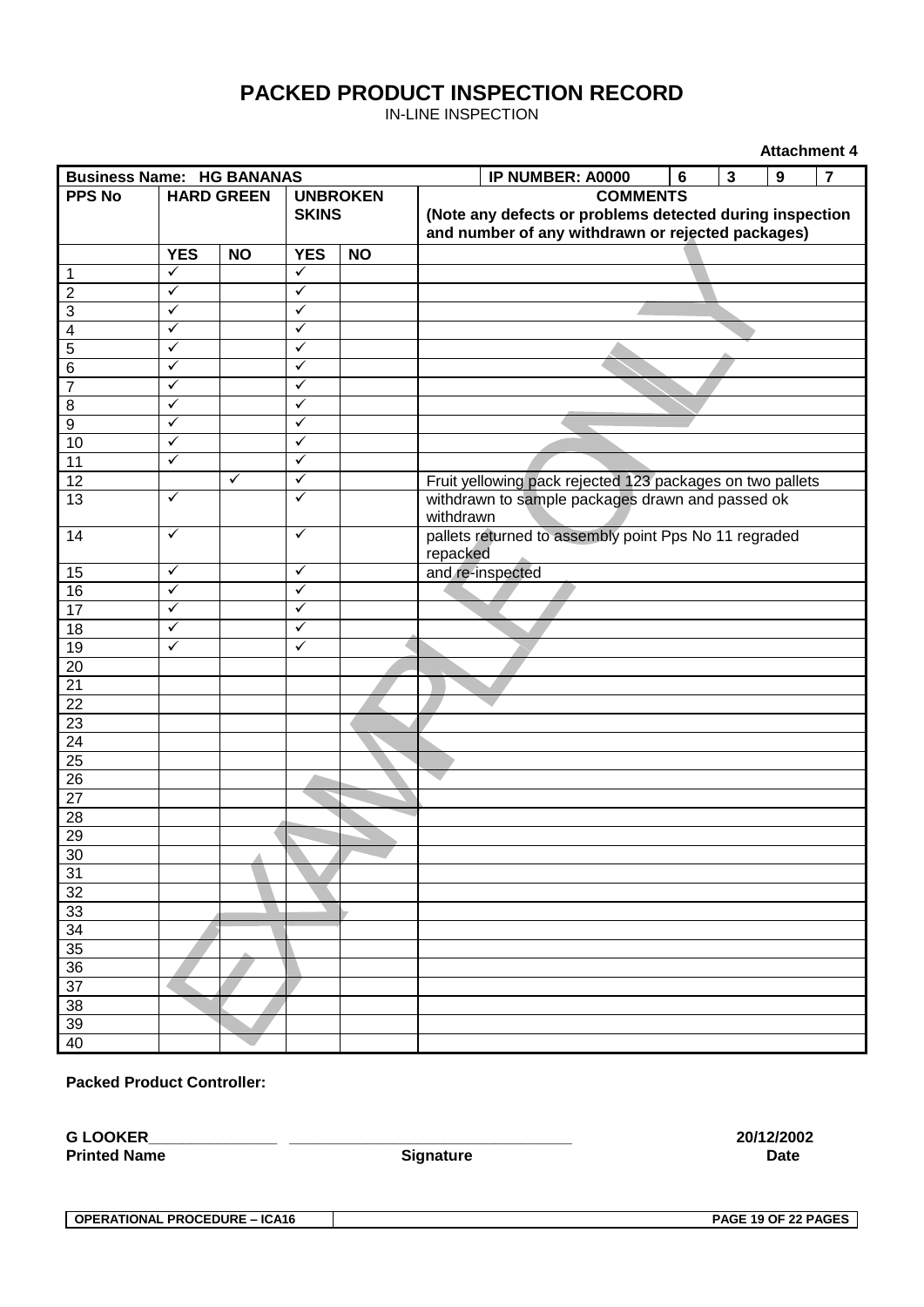# **PACKED PRODUCT INSPECTION RECORD**

END-POINT INSPECTION

| <b>Attachment 5</b>                |                   |              |                                 |              |                                                                                                                                  |                                                |  |   |                |                         |   |
|------------------------------------|-------------------|--------------|---------------------------------|--------------|----------------------------------------------------------------------------------------------------------------------------------|------------------------------------------------|--|---|----------------|-------------------------|---|
| <b>Business Name: COMPANY NAME</b> |                   |              |                                 |              |                                                                                                                                  | IP NUMBER: A0000                               |  | 6 | $\overline{7}$ | $\overline{\mathbf{3}}$ | 5 |
| <b>PPS No</b>                      | <b>HARD GREEN</b> |              | <b>UNBROKEN</b><br><b>SKINS</b> |              | <b>COMMENTS</b><br>(Note any defects or problems detected during inspection<br>and number of any withdrawn or rejected packages) |                                                |  |   |                |                         |   |
|                                    | <b>YES</b>        | <b>NO</b>    | <b>YES</b>                      | <b>NO</b>    |                                                                                                                                  |                                                |  |   |                |                         |   |
| $\overline{1}$                     | $\checkmark$      |              | $\checkmark$                    |              |                                                                                                                                  |                                                |  |   |                |                         |   |
| $\overline{2}$                     | $\checkmark$      |              | $\checkmark$                    |              |                                                                                                                                  |                                                |  |   |                |                         |   |
| $\overline{\omega}$                | $\checkmark$      |              | $\checkmark$                    |              |                                                                                                                                  |                                                |  |   |                |                         |   |
| $\overline{\mathbf{4}}$            | $\checkmark$      |              | $\checkmark$                    |              |                                                                                                                                  |                                                |  |   |                |                         |   |
| $\overline{5}$                     | $\checkmark$      |              | ✓                               |              |                                                                                                                                  |                                                |  |   |                |                         |   |
| $\overline{6}$                     | $\checkmark$      |              | $\checkmark$                    |              |                                                                                                                                  |                                                |  |   |                |                         |   |
| $\overline{7}$                     | ✓                 |              | ✓                               |              |                                                                                                                                  |                                                |  |   |                |                         |   |
| $\overline{8}$                     | $\checkmark$      |              | $\checkmark$                    |              |                                                                                                                                  |                                                |  |   |                |                         |   |
| $\overline{9}$                     | $\checkmark$      |              | $\checkmark$                    |              |                                                                                                                                  |                                                |  |   |                |                         |   |
| 10                                 | $\checkmark$      |              | $\checkmark$                    |              |                                                                                                                                  |                                                |  |   |                |                         |   |
| 11                                 | ✓                 |              | ✓                               |              |                                                                                                                                  |                                                |  |   |                |                         |   |
| 12                                 | $\checkmark$      |              | $\checkmark$                    |              |                                                                                                                                  |                                                |  |   |                |                         |   |
| 13                                 |                   | $\checkmark$ |                                 | $\checkmark$ |                                                                                                                                  | 1 PALLET 72 CTNS REJECTED 3 BIRD DAMAGED FRUIT |  |   |                |                         |   |
| 14                                 | $\checkmark$      |              | $\checkmark$                    |              |                                                                                                                                  | FOUND DAMAGE TO FLESH                          |  |   |                |                         |   |
| 15                                 | $\checkmark$      |              | $\checkmark$                    |              |                                                                                                                                  |                                                |  |   |                |                         |   |
| 16                                 | $\checkmark$      |              | $\checkmark$                    |              |                                                                                                                                  |                                                |  |   |                |                         |   |
| 17                                 | $\checkmark$      |              | $\checkmark$                    |              |                                                                                                                                  |                                                |  |   |                |                         |   |
| 18                                 |                   | $\checkmark$ | $\checkmark$                    |              |                                                                                                                                  | 2 FRUIT YELLOWING AND SOFT 72 PKS REJECTED     |  |   |                |                         |   |
| 19                                 | $\checkmark$      |              | $\checkmark$                    |              |                                                                                                                                  |                                                |  |   |                |                         |   |
| 20                                 | $\checkmark$      |              | $\checkmark$                    |              |                                                                                                                                  |                                                |  |   |                |                         |   |
| 21                                 | $\checkmark$      |              | $\checkmark$                    |              |                                                                                                                                  |                                                |  |   |                |                         |   |
| 22                                 | $\checkmark$      |              | $\checkmark$                    |              |                                                                                                                                  |                                                |  |   |                |                         |   |
| 23                                 | $\checkmark$      |              | $\checkmark$                    |              |                                                                                                                                  |                                                |  |   |                |                         |   |
| 24                                 |                   |              |                                 |              |                                                                                                                                  |                                                |  |   |                |                         |   |
| 25                                 |                   |              |                                 |              |                                                                                                                                  |                                                |  |   |                |                         |   |
| $\overline{26}$                    |                   |              |                                 |              |                                                                                                                                  |                                                |  |   |                |                         |   |
| 27                                 |                   |              |                                 |              |                                                                                                                                  |                                                |  |   |                |                         |   |
| 28                                 |                   |              |                                 |              |                                                                                                                                  |                                                |  |   |                |                         |   |
| 29                                 |                   |              |                                 |              |                                                                                                                                  |                                                |  |   |                |                         |   |
| 30                                 |                   |              |                                 |              |                                                                                                                                  |                                                |  |   |                |                         |   |
| 31                                 |                   |              |                                 |              |                                                                                                                                  |                                                |  |   |                |                         |   |
| 32                                 |                   |              |                                 |              |                                                                                                                                  |                                                |  |   |                |                         |   |
| 33                                 |                   |              |                                 |              |                                                                                                                                  |                                                |  |   |                |                         |   |
| 34                                 |                   |              |                                 |              |                                                                                                                                  |                                                |  |   |                |                         |   |
| 35                                 |                   |              |                                 |              |                                                                                                                                  |                                                |  |   |                |                         |   |
| 36                                 |                   |              |                                 |              |                                                                                                                                  |                                                |  |   |                |                         |   |
| $\overline{37}$                    |                   |              |                                 |              |                                                                                                                                  |                                                |  |   |                |                         |   |
| 38                                 |                   |              |                                 |              |                                                                                                                                  |                                                |  |   |                |                         |   |
| 39                                 |                   |              |                                 |              |                                                                                                                                  |                                                |  |   |                |                         |   |
| 40                                 |                   |              |                                 |              |                                                                                                                                  |                                                |  |   |                |                         |   |

**Packed Product Controller:**

**D SHAME\_\_\_\_\_\_\_\_\_\_\_\_\_\_\_\_\_\_\_\_\_\_\_\_ \_\_\_\_\_\_\_\_\_\_\_\_\_\_\_\_\_\_\_\_\_\_\_\_\_\_\_\_\_\_\_\_\_ 20/12/2002**

**Printed Name** Date **Signature Signature Date**